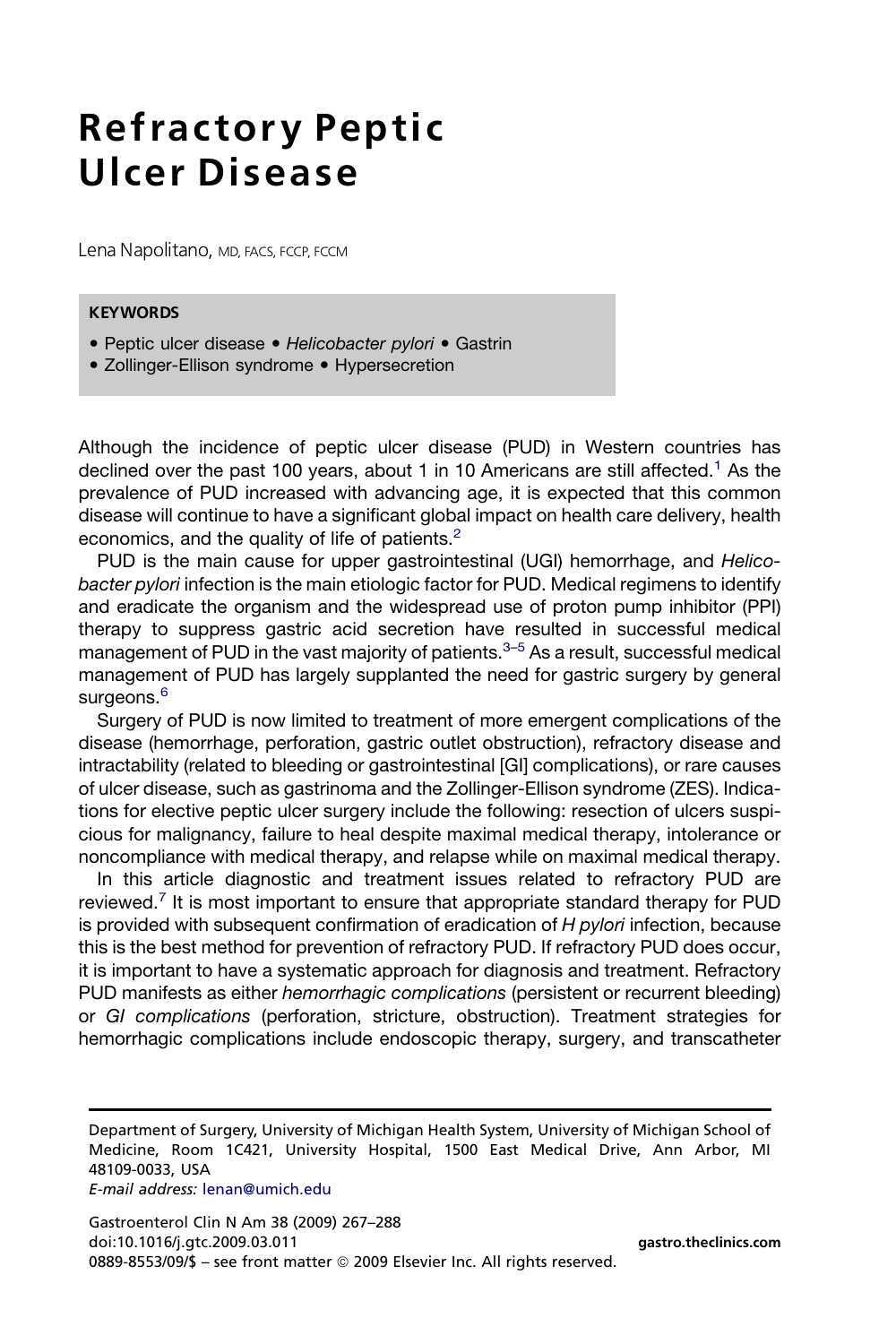angiographic embolization. Treatment strategies for GI complications include endoscopic dilation for stricture and surgery for perforation and obstruction. Potential etiologies of persistent or worsening PUD must be considered in these cases and include the following: patient risk factors and noncompliance, persistent *H pylori* infection, and non–*H pylori*–related infection, related to underlying idiopathic gastric hypersecretion or ZES and gastrinoma. An appropriate and meticulous diagnostic work-up for refractory PUD is mandatory.

## STANDARD THERAPY FOR PEPTIC ULCER DISEASE

The widespread use of effective antisecretory therapies, including PPIs, and the recognition and successful eradication of *H pylori* infection have made peptic ulcer a disease that can be cured by medical management in most cases. $8$  Surgical intervention had once been the dominant form of definitive therapy, but it is now reserved for emergent, life-threatening complications of PUD, such as bleeding, perforation, and obstruction. $9$  Intractability, failure to comply with or tolerate medical therapy, and rare cases of gastrinoma or ZES are indications for elective surgery for PUD.

*H pylori* is associated with 95% of duodenal ulcers and 70% of gastric ulcers, and eradication of *H pylori* reduces the relapse rate of ulcers. The 2004 Cochrane evidence-based review of 53 randomized controlled trials of short- and long-term treatment of PUD in *H pylori*-positive adults examined the effect of this treatment. Patients received at least 1 week of *H pylori* eradication therapy compared with ulcer-healing drug, placebo, or no treatment. In duodenal ulcer healing, *H pylori* eradication therapy was superior to ulcer-healing drug (34 trials, 3910 patients, relative risk [RR] of ulcer persistence, 0.66; 95% confidence interval [CI], 0.58–0.76) and no treatment (two trials, 207 patients, RR, 0.37; 95% CI, 0.26–0.53). In gastric ulcer healing, no significant differences were detected between eradication therapy and ulcer-healing drug (13 trials, 1469 patients, RR, 1.32; 95% CI, 0.92–1.90). This confirmed that a 1- to 2-week course of *H pylori* eradication therapy is an effective treatment for *H pylori*-positive PUD.[10](#page-17-0)

There is now a worldwide consensus that the first-line treatment of *H pylori* infection should be triple therapy with a PPI twice daily plus clarithromycin 500 mg twice daily and either amoxicillin 1 g twice daily or metronidazole 500 mg twice daily for 7 to 14 days.<sup>[11](#page-17-0)</sup> Treatment with PPIs twice daily is superior to treatment once daily.<sup>[12](#page-17-0)</sup> Bismuth-containing quadruple therapy, if available, is also a first choice treatment option.[13](#page-17-0) Successful eradication with first-line treatments varies from 70% to 95%, and 10- and 14-day treatments are generally 7% to 9% more effective than the most commonly used 7-day regimens.<sup>[14](#page-17-0)</sup> Rescue treatment should be based on antimicrobial susceptibility.

Eradication of *H pylori* infection should be confirmed after the completion of therapy and noninvasive testing with the urea breath test is the preferred choice, 4 to 8 weeks after the completion of therapy ([Table 1](#page-2-0)).<sup>[15](#page-17-0)</sup> If the ulcer recurs after the eradication therapy, a more careful search for reinfection or eradication failure should be performed by testing for the presence of active infection (by histologic examination and culture, together with an antibiotic-sensitivity test). The diagnosis of *H pylori* infection in patients with a bleeding PUD is limited by the decreased sensitivity of standard invasive tests; usually, both the rapid urease test and histologic testing should be performed during endoscopy and then combined with the urea breath test. Infection should be considered as present when any test is positive, whereas the invasive tests and the urea breath test should be negative to establish the absence of *H pylori* infection.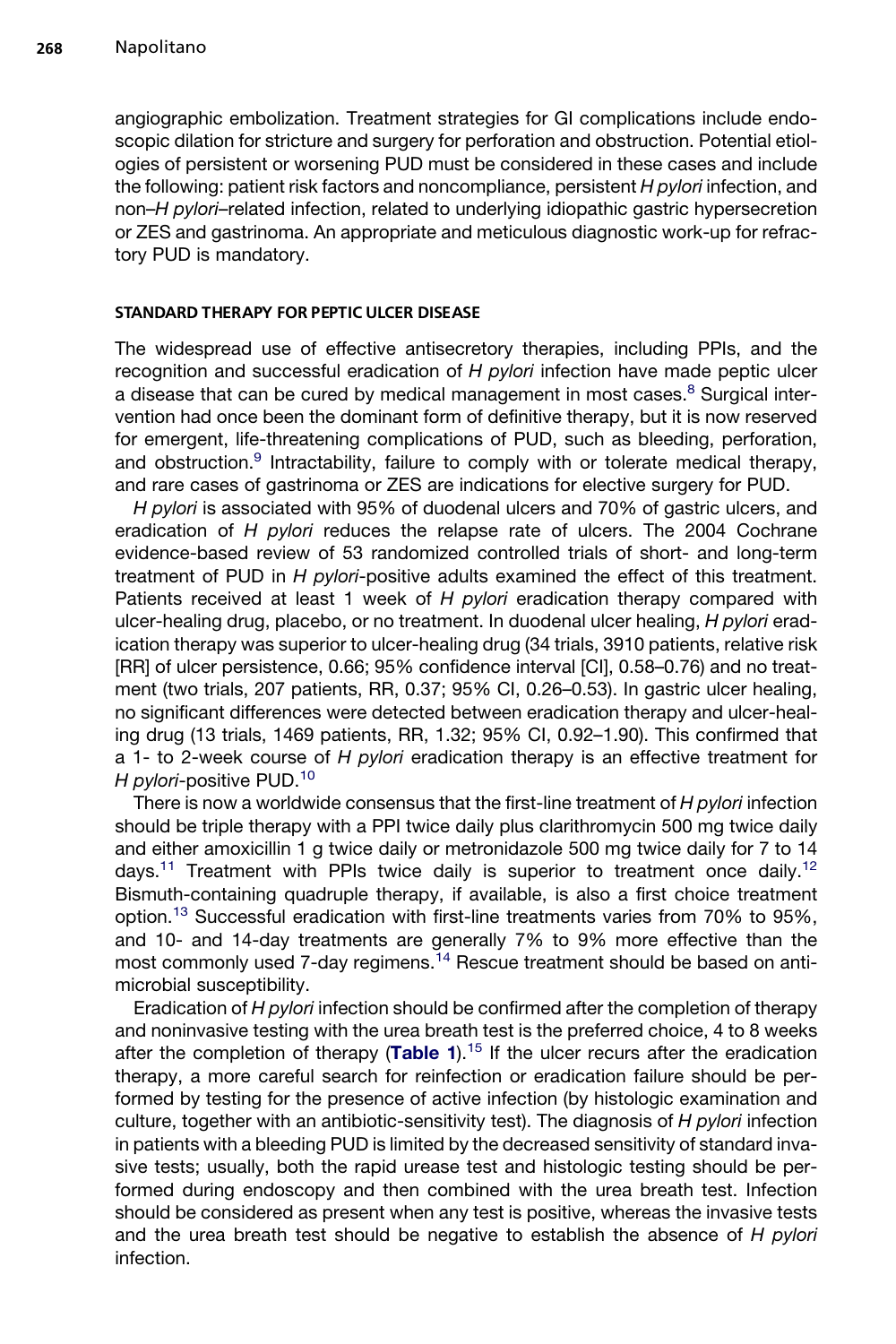<span id="page-2-0"></span>

| Table 1<br>Helicobacter pylori testing, particularly to confirm eradication after treatment<br>for peptic ulcer disease |                                                                                                                                                                                |                                                                                   |
|-------------------------------------------------------------------------------------------------------------------------|--------------------------------------------------------------------------------------------------------------------------------------------------------------------------------|-----------------------------------------------------------------------------------|
| <b>Diagnostic Test</b>                                                                                                  | <b>Specific Issues</b>                                                                                                                                                         | Can Be Used to<br><b>Confirm Eradication</b>                                      |
| Serologic ELISA                                                                                                         | Useful only for initial testing<br>Sensitivity 85%<br>Specificity 79%                                                                                                          | No                                                                                |
| Urea breath test                                                                                                        | Sensitivity 95%-100%<br>Specificity 91%-98%<br>Expensive                                                                                                                       | yes (PPI therapy should be<br>stopped for 2 weeks before<br>test for eradication) |
| Stool antigen test                                                                                                      | Inconvenient but accurate<br>Sensitivity 91%-98%<br>Specificity 94%-99%                                                                                                        | Yes                                                                               |
| Urine-based ELISA<br>and rapid urine test                                                                               | Sensitivity 70%-96%<br>Specificity 77%-85%                                                                                                                                     | No                                                                                |
| Endoscopic biopsy                                                                                                       | Culture<br>Sensitivity 70%-80%<br>Specificity 100%<br>Histology<br>Sensitivity > 95%<br>Specificity 100%<br>Rapid urease (CLO) test<br>Sensitivity 93%-97%<br>Specificity 100% | Yes                                                                               |

Abbreviation: CLO, Campylobacter-like organism.

Data from University of Michigan Health System. Peptic ulcer disease. Available at: [http://www.](http://www.cme.med.umich.edu/pdf/guideline/PUD05.pdf) [cme.med.umich.edu/pdf/guideline/PUD05.pdf.](http://www.cme.med.umich.edu/pdf/guideline/PUD05.pdf) Accessed January 12, 2009.

Furthermore, it is well accepted that in patients with uncomplicated PUD, *H pylori* eradication therapy need not be followed by antisecretory treatment. A 5-year prospective controlled study randomized 82 patients with *H pylori*-associated bleeding peptic ulcers to 1 of 4 16-week maintenance treatment groups after successful *H pylori* eradication with a 1-week PPI-based triple therapy and an additional 43-week treatment with 20 mg of omeprazole daily for ulcer healing. The four experimental groups were as follows: group A received 15 mL of an antacid suspension four times daily; group B received 300 mg of colloidal bismuth subcitrate four times daily, group C received 20 mg of famotidine twice daily; and group D, the control group, received placebo twice daily. Follow-up included a urea breath test labeled with carbon 13, biopsy-based tests, and repeated endoscopic examination. During a mean follow-up of 56 months, there was no peptic ulcer recurrence among the three treatment groups, and all the patients remained free of *H pylori* infection during the study period. This study documented that in patients with bleeding peptic ulcers, antiulcer maintenance treatment was not necessary to prevent ulcer recurrence after successful *H pylori* eradication and ulcer healing. Besides, the 1-week PPI-based triple therapy had the efficacy to ensure long-term eradication of *H pylori* in a region of high prevalence.[16](#page-17-0)

#### REFRACTORY PEPTIC ULCER DISEASE

Refractory PUD is defined as a disease that fails to heal after 8 to 12 weeks of therapy or one that is associated with complications. It is most challenging to evaluate and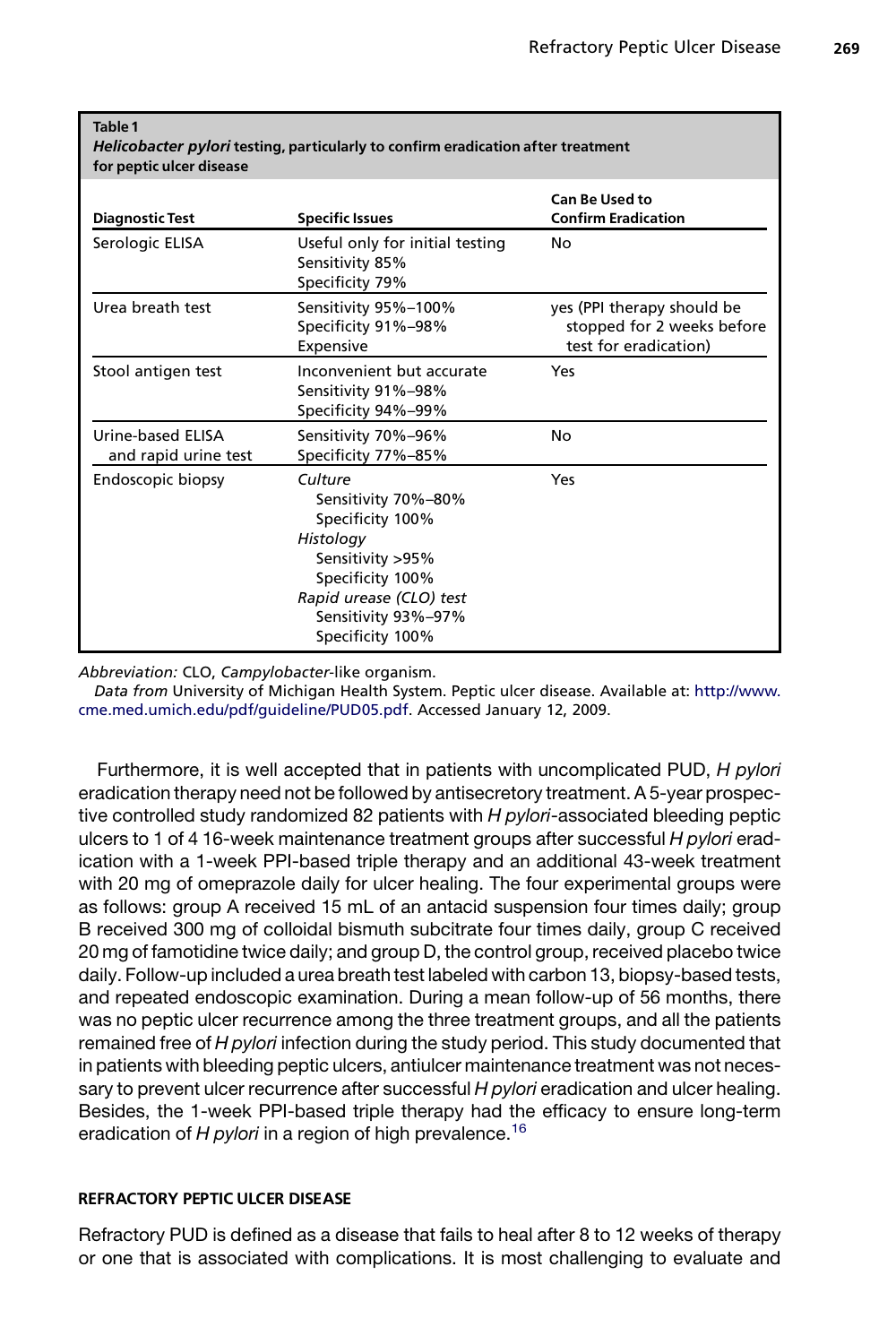<span id="page-3-0"></span>treat patients with complicated and/or refractory PUD. A recent analysis regarding admission rates for PUD in the United Kingdom during 1972 to 2000 determined that emergency admission rates as a whole changed little, a decline in the young being offset by an increase in the elderly. Hemorrhage was the most common reason (approximately 115 per million population for duodenal ulcer and 87 for gastric ulcer) throughout (compared with perforation [80 and 21] and pain [90 and 68]).<sup>[17](#page-17-0)</sup>

## Refractory Peptic Ulcer Disease and Bleeding

Acute UGI bleeding related to refractory PUD remains a challenging clinical problem owing to significant patient morbidity and mortality. PUD accounts for 28% to 59% of all episodes of UGI bleeding.[18](#page-17-0) The mortality rate associated with bleeding duodenal ulcer disease is about 10%. The first priority in treatment of bleeding due to refractory PUD is the initiation of resuscitation, critical care support, and PPI therapy (Fig. 1). A systematic review of the clinical efficacy of PPI in acute UGI bleeding concluded that PPI treatment compared with placebo or histamine-2 receptor antagonists (H2RAs) reduces mortality following PUD bleeding among patients with high-risk endoscopic findings, and reduces hemorrhage recurrence rates and surgical intervention.<sup>[19](#page-17-0)</sup> PPI treatment initiated before endoscopy in UGI bleeding significantly reduced the proportion of patients with stigmata of recent hemorrhage (SRH) at index endoscopy but did not reduce mortality, rebleeding, or the need for surgery in this analysis. More recently, the initiation of PPI bolus followed by continuous infusion after endoscopic therapy in patients with bleeding ulcers significantly improved outcome compared with placebo/no therapy (RR, 0.40, 95% CI, 0.28–0.59; number needed to treat [NNT], 12, 95% CI, 10–18), but not compared with H2RA.<sup>20</sup> The strategy of giving PPI before and after endoscopy, with endoscopic hemostatic therapy for those with major SRH, is the most cost-effective. Treatment of *H pylori* infection was found to be more effective than antisecretory therapy in preventing recurrent bleeding from  $PUD<sup>21</sup>$  $PUD<sup>21</sup>$  $PUD<sup>21</sup>$  Further large randomized controlled trials are needed to address areas, such as PPI administration before endoscopic diagnosis, different doses and administration of PPIs, as well as the primary and secondary prevention of UGI bleeding.

Endoscopy is the preferred first-line management of refractory bleeding due to PUD.<sup>[22](#page-17-0)</sup> Current endoscopic modalities, both thermal and nonthermal, offer a wide range of choices in high-risk PUD bleeding (active arterial bleeding or nonbleeding



Fig. 1. Algorithm for the treatment of refractory PUD.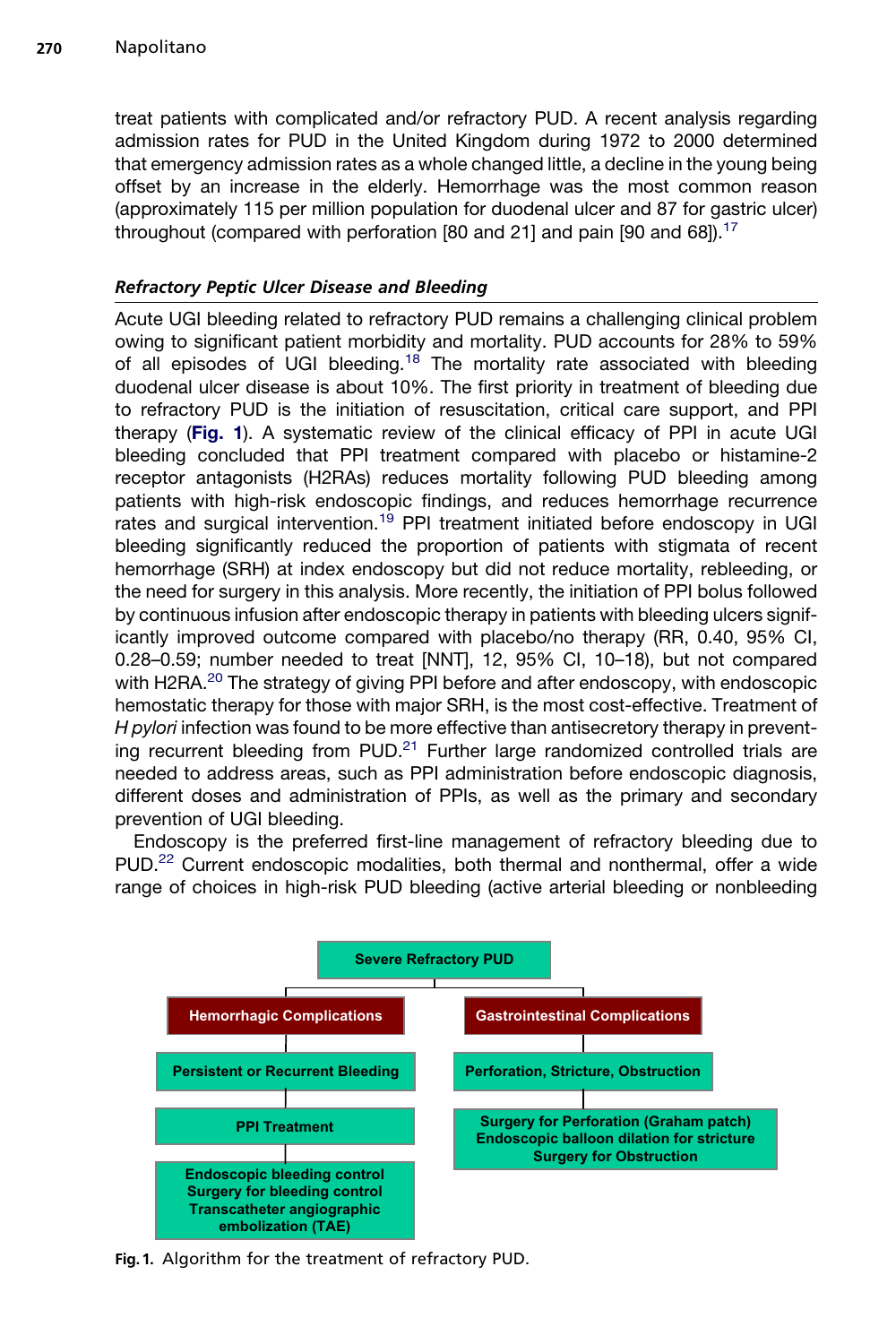visible vessel). Combinations of injection (epinephrine) along with thermal therapy or endoclips are recommended for better clinical outcomes. A recent review concluded that all endoscopic treatments are superior to pharmacotherapy alone in peptic ulcer bleeding. Optimal endoscopic therapies include thermal therapy or clips, either alone or in combination with other methods, but epinephrine injection should not be used alone.<sup>[19,23](#page-17-0)</sup> The role of endotherapy for adherent clots is controversial. A secondlook endoscopy may be beneficial in high-risk patients.

Primary endoscopic hemostasis is successful in more than 90% of patients, but in 15% to 25% of the patients, either the bleeding cannot be controlled endoscopically or there is recurrence of bleeding, requiring alternative treatment. The combination of endoscopic intervention for hemostasis and PPI therapy is necessary to achieve hemostasis of active bleeding related to  $PUD.<sup>24</sup>$  $PUD.<sup>24</sup>$  $PUD.<sup>24</sup>$  Continued bleeding after attempted endoscopic control may warrant surgical intervention. A multidisciplinary team approach should be part of all treatment protocols for the ideal management of refractory UGI hemorrhage related to PUD, and early surgical consultation is required.

An emerging strategy for bleeding control in refractory PUD is angiographic embolization (see [Fig. 1](#page-3-0)). In patients who are poor surgical candidates because of their high operative risk, percutaneous transcatheter angiographic arterial embolization (TAE) is a therapeutic option. A recent study evaluated the efficacy and medium-term outcomes of TAE to control massive bleeding from gastroduodenal ulcers after failed endoscopic treatment in high-operative-risk patients. This was a retrospective study of 35 consecutive emergency embolization procedures in hemodynamically unstable patients (24 men, 11 women, mean age  $71\pm11.6$  y) referred from 1999 to 2006 for selective angiography after failed endoscopic treatment. Mean follow-up was 27 months. Endovascular treatment was feasible in 33 patients and consistently stopped the bleeding. ''Sandwich'' coiling of the gastroduodenal artery was performed in 11 patients and superselective occlusion of the terminal-feeding artery with glue, coils, or gelatin particles in 22 patients. Early rebleeding occurred in six patients and was managed successfully using endoscopy ( $n = 2$ ), reembolization ( $n = 1$ ), or surgery  $(n = 3)$ . No major complications related to TAE occurred. Seven patients died within 30 days of TAE and three died later during the follow-up, but none of the deaths were due to rebleeding. No late bleeding recurrences were reported. These investigators concluded that selective TAE is safe and effective for controlling life-threatening bleeding from gastroduodenal ulcers, usually obviating the need for emergency surgery in critically ill patients, whose immediate survival depends on their underlying conditions.[25](#page-17-0)

Previous reports also evaluated the efficacy and safety of TAE. In a 6-year review of 40 consecutive patients with bleeding/rebleeding after endoscopic therapy and/or surgery for duodenal ulcer, superselective angiographic catheterization and coil embolization were performed by the same interventional radiologist. Lasting hemostasis was achieved in 26 of 40 patients (65%). Transfusion requirement was reduced from median 14 (range, 3–35) units of blood before TAE to two (range, 0–53) units after TAE. Ten patients died, half of them because of continuous bleeding. No adverse effects as a result of TAE were observed.<sup>[26](#page-17-0)</sup>

A recent retrospective review identified all patients admitted to Ulleval University Hospital with hematemesis and/or melena and endoscopically verified duodenal ulcer from June 2000 to 2005. The indication for TAE was endoscopically unmanageable bleeding/rebleeding or rebleeding after surgery. Technical success was defined as acute hemostasis. Clinical success was defined as technical success without rebleeding within 30 days. A total of 278 patients (mean age, 73 years) were included in the study. Primary endoscopic hemostasis failed in 13 patients (5%) and 53 patients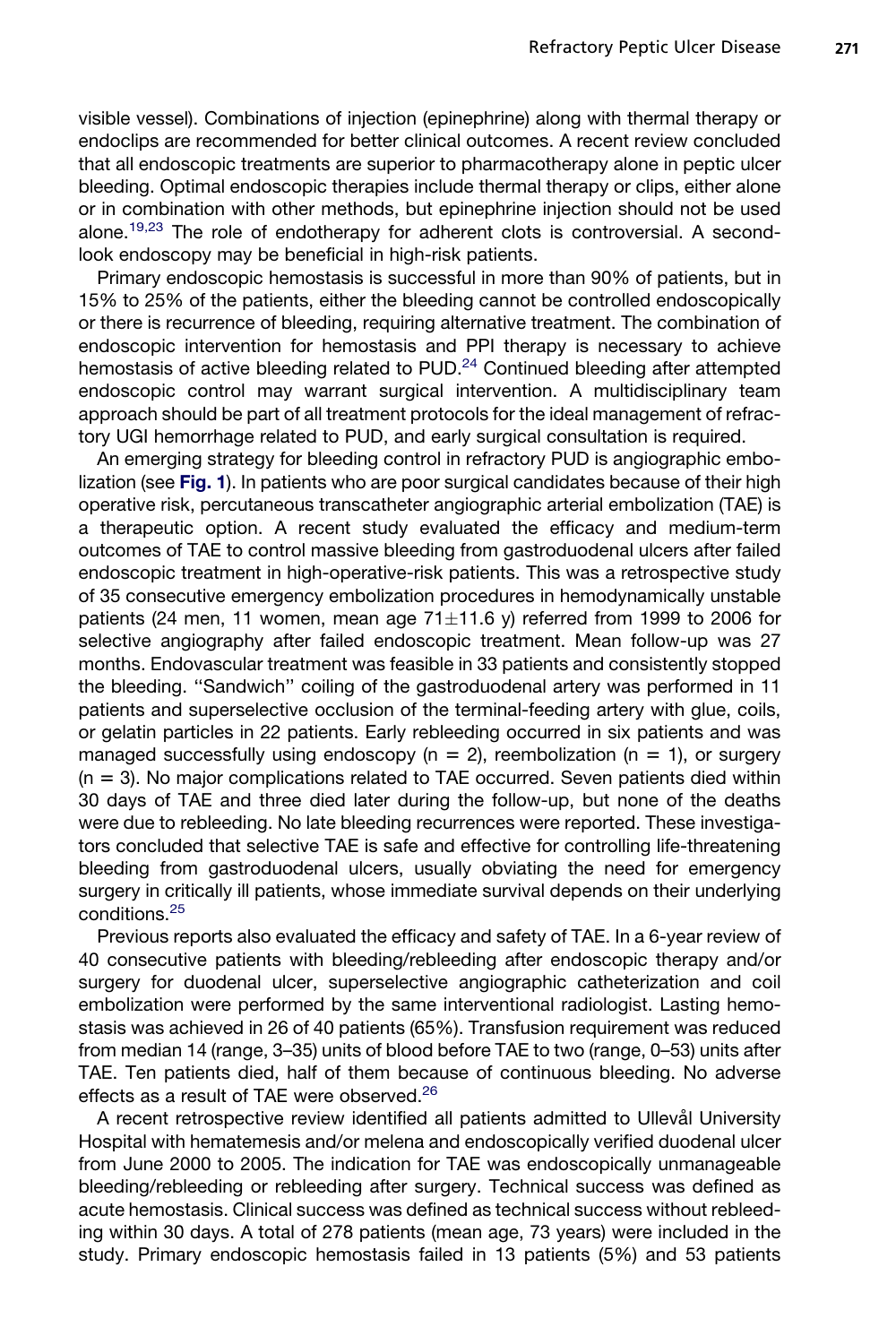(20%) experienced rebleeding. An attempt was made to treat 36 patients with TAE. Technical success in the TAE group was 92% and clinical success was 72%. In total, 10 patients underwent surgery, three because of rebleeding after TAE. The 30-day mortality was 10% for all patients, 19% in the TAE group, and 20% in the surgical group. High technical and clinical success was obtained with TAE in patients with bleeding duodenal ulcer after failure of endoscopic treatment in this cohort study.<sup>[27](#page-18-0)</sup>

A retrospective review of the outcome of TAE and surgery as salvage therapy of UGI bleeding after failed endoscopic treatment was recently performed in 658 patients referred for diagnostic/therapeutic emergency endoscopy and diagnosed with UGI bleeding (January 1998–December 2005).<sup>[28](#page-18-0)</sup> Of these 658 patients, 91 (14%) had repeat bleeding or continued to bleed. Forty of those 91 patients were treated with TAE and 51 were underwent surgery. Patients treated with TAE were older (mean age, 76 years; age range, 40–94 years) and had slightly more comorbidities compared with patients who underwent surgery (mean age, 71 years; age range, 45–89 years). The 30-day mortality rate in patients treated with TAE was 1 of 40 (3%) compared with 7 of 51 (14%) in patients who underwent surgery (*P*<.07). Most repeat bleeding could be effectively treated with TAE, both in the surgical and TAE groups. The results of this study suggest that, after failure of therapeutic endoscopy for UGI bleeding, TAE should be the treatment of choice before surgery and that TAE can also be used to effectively control bleeding after failed surgery or TAE. There was a clear trend to lower 30-day mortality with the use of TAE instead of surgery.

The data from these cohort studies document that TAE is an effective and safe treatment in a significant proportion of patients with bleeding/rebleeding duodenal ulcers after therapeutic endoscopy and/or surgery and may serve as an alternative to surgery in high-risk patients (Fig. 2).



Fig. 2. Treatment for PUD-related UGI hemorrhage. (From Peter S, Wilcox CM. Modern endoscopic therapy of peptic ulcer bleeding. Dig Dis 2008;26:291–9; with permission.)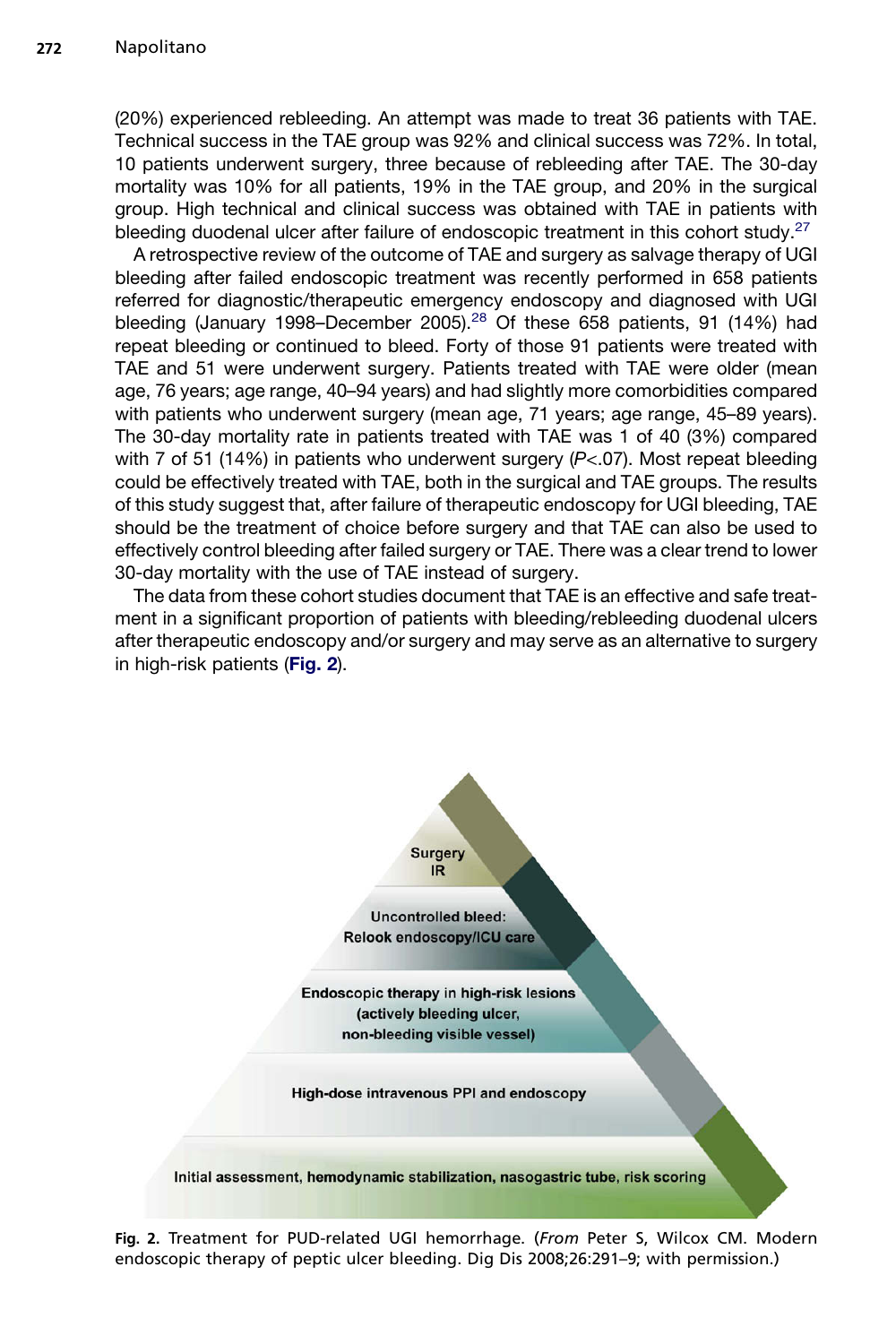## Refractory Peptic Ulcer Disease and Gastrointestinal Complications

GI complications related to refractory PUD include perforation (duodenal or gastric perforation) and obstruction, either partial or complete gastric outlet obstruction related to stenosis and stricture at the ulcer site. These GI complications can be challenging to treat and frequently require surgical intervention.

## Perforation related to Peptic Ulcer Disease

Perforation occurs in approximately 2% to 10% of patients with PUD.<sup>[29](#page-18-0)</sup> It usually involves the anterior wall of the duodenum (60%), although it may also occur in antral (20%) and lesser-curve (20%) gastric ulcers. Recent data strongly implicate *H pylori* infection as the cause of perforated duodenal ulcer, with reported *H pylori* infection rates of 70% to 92% in these patients. $30-34$  A randomized study in 129 patients with duodenal ulcer perforation documented that 104 (81%) were infected with *H pylori*, diagnosed by esophagogastroduodenoscopy and biopsy at the time of laparotomy. Postoperatively, patients were randomized to receive *H pylori* treatment or PPI therapy for 4 weeks. Repeat endoscopy at 1 year confirmed that the incidence of recurrent ulceration was significantly lower in the *H pylori* treatment group (5%) compared with the PPI therapy group (38%). Based on these findings, surgical treatment for perforated duodenal ulcer is simple patch closure with postoperative *H pylori* treatment, including PPI therapy and antimicrobial agents, and documentation of eradication. Some patients with complicated perforated ulcer, either with destruction of proximal duodenum and penetration into adjacent organs, giant perforations measuring more than 20 mm in diameter or with severe duodenal stenosis, may require resectional surgery. [35,36](#page-18-0)

Perforated duodenal ulcer with perforation free into the peritoneal cavity is associated with peritonitis and warrants emergency surgical intervention. Both conventional laparotomy and laparoscopic techniques for suture closure with omental patch are acceptable surgical options for treatment in these patients. $37-39$  A randomized clinical trial  $(n = 130)$  did identify that laparoscopic repair of perforated PUD was associated with a shorter operating time, less postoperative pain, reduced pulmonary complications, shorter postoperative hospital stay, and earlier return to normal daily activities compared with the conventional open surgery, but surgeon's laparoscopic experience and severity of illness of the patient must be considered in this decision making.<sup>[40](#page-18-0)</sup> A Cochrane Systematic Review concluded that laparoscopic surgery results are not clinically different from those of open surgery in patients with perforated PUD.<sup>[41](#page-18-0)</sup> Another systematic review concluded that laparoscopic repair seemed better than open surgery for low-risk patients, and that limited knowledge about its benefits and risks compared with open surgery suggests that the open approach may be more appropriate in high-risk studies. $42$  A more recent small prospective cohort study  $(n = 33)$  suggested that laparoscopic repair should be considered for all patients provided the necessary expertise is available. $43$  Specific factors have been identified that qualify as criteria for open laparotomy, including shock, delayed presentation for more than 24 hours, confounding medical conditions, age more than 70 years, poor laparoscopic expertise, and American Society of Anesthesiologists score III to IV.[44](#page-18-0) However, additional studies are warranted in this area.

#### Obstruction related to Peptic Ulcer Disease

In patients presenting with gastric outlet obstruction, PUD is the underlying cause in up to 8% of patients. Many of them, however, have refractory PUD related to recurrent or persistent duodenal or pyloric channel ulcers that evolve into pyloric stenosis and obstruction as a result of acute and chronic inflammation, spasm, edema, scarring,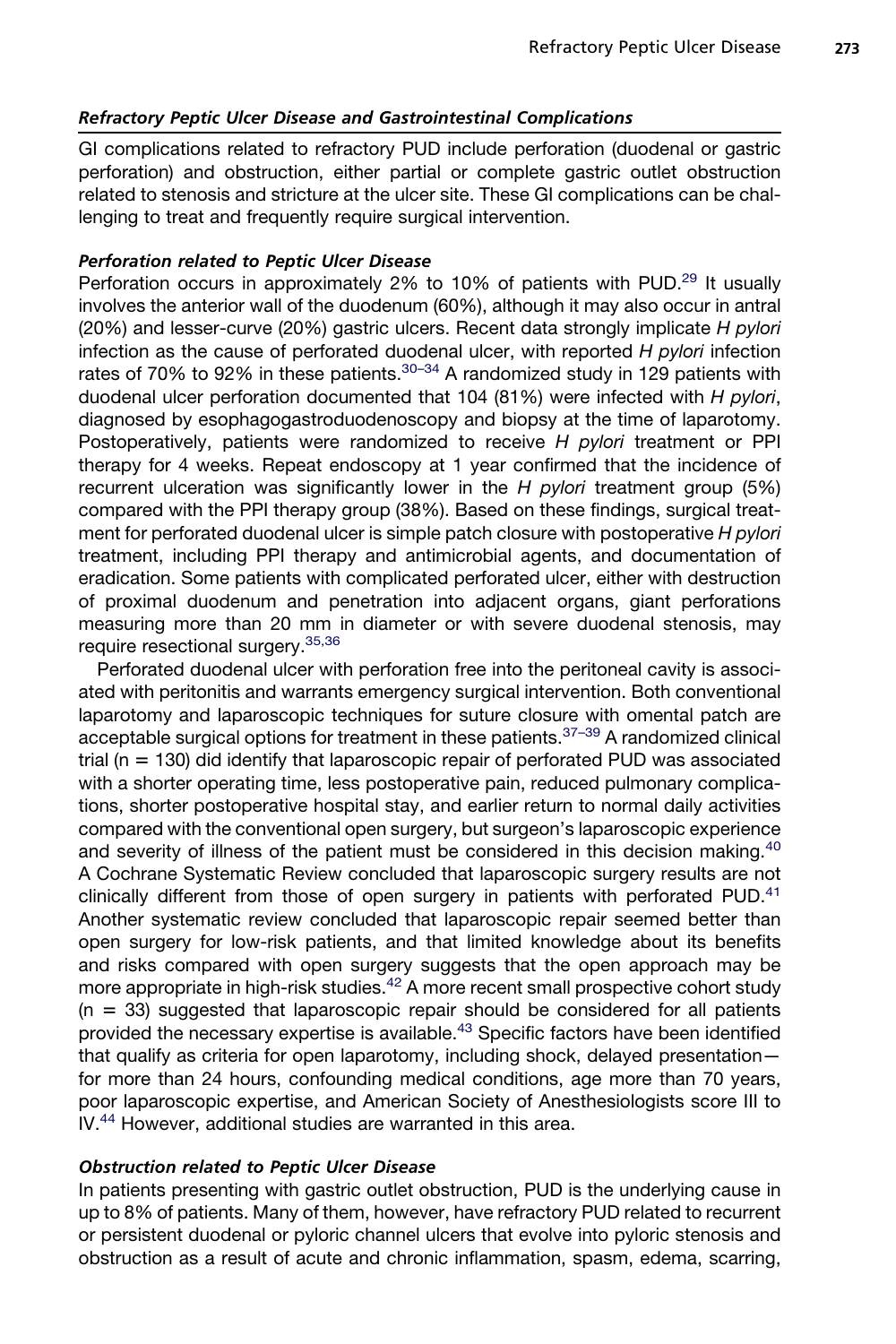and fibrosis. Initial management includes nasogastric decompression, antisecretory therapy, and eradication of *H pylori*. [45](#page-18-0) Endoscopic evaluation is necessary to determine the site, cause, and degree of obstruction and to evaluate for carcinoma as an etiology of the obstruction, because malignancy is the most common cause of gastric outlet obstruction in this era of antisecretory therapy.<sup>[46](#page-19-0)</sup>

Treatment of gastric outlet obstruction related to refractory PUD includes endoscopic pyloric balloon dilation and surgery. Endoscopic balloon dilation has been used for treatment of gastric outlet obstruction with variable results. $47$  Several large studies have demonstrated high rates of success for the relief of symptoms from pyloric stenosis using balloon dilation, which increases the diameter of the stenotic pylorus on average from 6 to 16 mm. $48$  Patients who require more than two dilations are at a high risk of endoscopic failure and the need for surgical intervention. Because many patients with benign pyloric stenosis have underlying ulcer disease, *H pylori* infection is a common finding. Eradication of this infection at the time of balloon dila-tion will ensure higher long-term success rates.<sup>[49](#page-19-0)</sup> Endoscopic balloon dilation should therefore be the first-line therapy in appropriate patients with benign pyloric stenosis related to PUD.

Obstruction necessitates operation in about 2000 patients per year in the United States.<sup>[50](#page-19-0)</sup> Surgical procedures that are considered in gastric outlet obstruction related to refractory PUD include vagotomy and pyloroplasty, antrectomy, and gastroenterostomy. Minimally invasive laparoscopic techniques (truncal vagotomy, gastrojejunostomy) have been developed for some of these surgical procedures that are associated with reduced postoperative recovery time.[51,52](#page-19-0) The largest series of laparoscopic procedures for the management of refractory PUD included 263 patients who were treated for either refractory PUD or obstruction due to PUD. Laparoscopic posterior truncal vagotomy with anterior proximal gastric vagotomy for refractory disease and laparoscopic bilateral truncal vagotomy with stapled gastrojejunostomy for obstructive disease have become the standard surgical management at this  $in$ stitution  $53$ 

#### DIAGNOSTIC EVALUATION OF PATIENTS WITH REFRACTORY PEPTIC ULCER DISEASE

The diagnostic evaluation of patients with refractory PUD can be challenging. Potential etiologies of persistent or worsening PUD include the following: patient risk factors and noncompliance, persistent *H pylori* infection, and non–*H pylori*–related infection, related to underlying idiopathic gastric hypersecretion, or ZES and gastrinoma (Fig. 3). The evaluation of the etiology of the severe PUD in any patient may require multiple



PUD = peptic ulcer disease PPI = proton pump inhibitor H. pylori = Helicobacter pylori

Fig. 3. Algorithm for the diagnostic work-up of refractory PUD.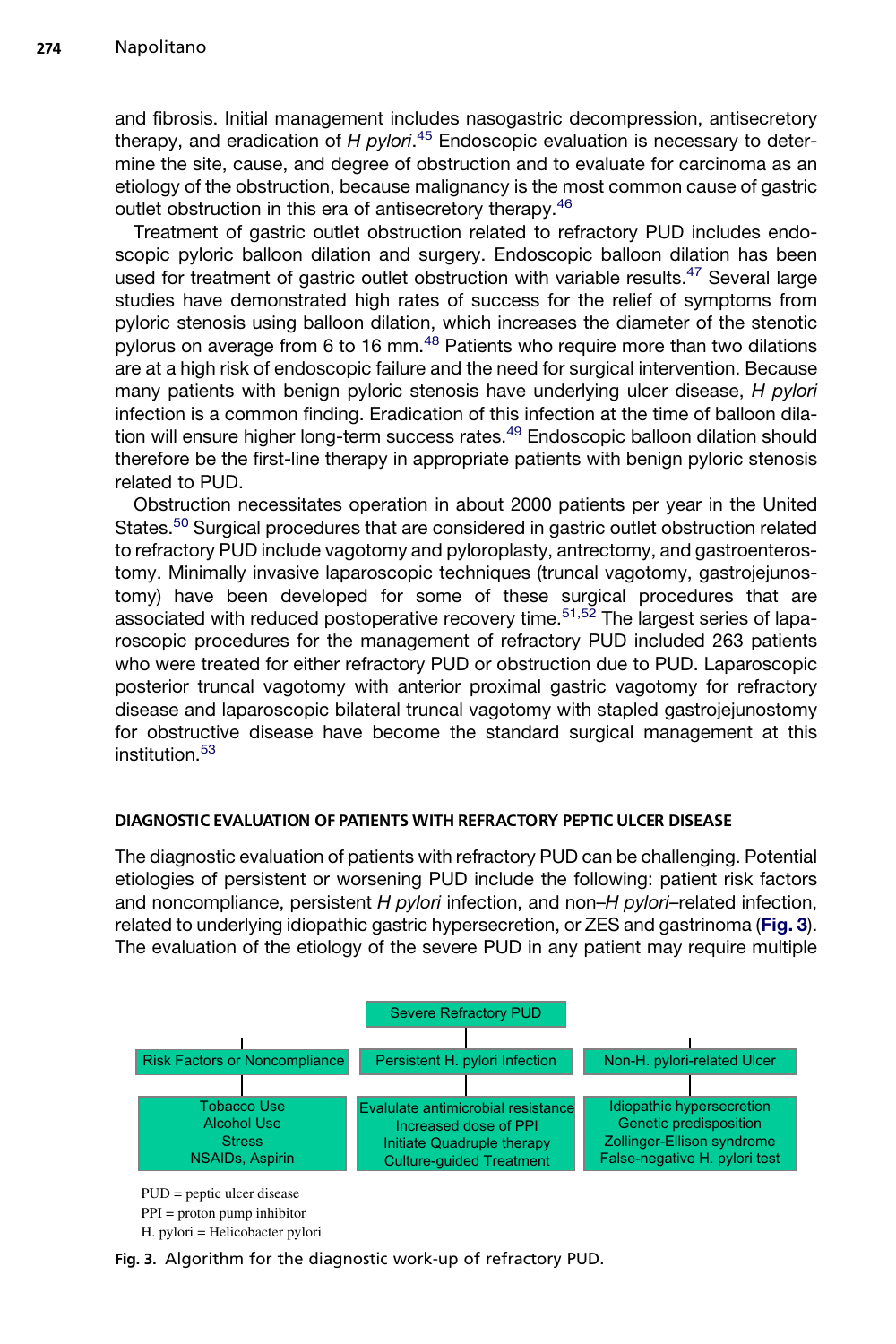diagnostic studies. Diagnostic endoscopy in UGI series can evaluate gastric emptying. Laboratory diagnostic studies including fasting gastrin level, neuroendocrine markers, and octreotide scan may be performed for the evaluation of gastrinoma or ZES as a cause of intractable PUD. Pancreatic polypeptide and chromogranin level A are additional diagnostic laboratory studies that may be helpful. Therapy for refractory PUD involves treatment of the underlying cause. Recent data and studies regarding each of these potential etiologies of refractory PUD are reviewed in the following sections.

#### Patient Risk Factors and Noncompliance

Although curative treatment of *H pylori* infection markedly reduces the relapse of peptic ulcers, the details of the ulcers that do recur has not been well characterized until recently. A multicenter study involving 4940 PUD patients who were *H pylori* negative after successful eradication treatment were followed for up to 48 months. The crude peptic ulcer recurrence rate was 3.02% (149/4940). The annual recurrence rates of gastric, duodenal, and gastroduodenal ulcer were 2.3%, 1.6%, and 1.6%, respectively. Exclusion of patients who took nonsteroidal anti-inflammatory drugs (NSAIDs) led annual recurrence rates to 1.9%, 1.5%, and 1.3%, respectively. The recurrence rate was significantly higher in gastric ulcer. Recurrence rates of patients who smoked, consumed alcohol, and used NSAIDs were significantly higher in those with gastric ulcer recurrence compared with duodenal ulcer recurrence, and relapsed ulcers recurred at the same or adjacent sites as the previous ulcers.<sup>54</sup>

Persistent or recurrent PUD may occur because of specific patient risk factors or noncompliance with medical therapies. Patient risk factors for PUD include smoking or alcohol use, stress, and the use of NSAIDs.<sup>[55](#page-19-0)</sup> A population-based prospective cohort study (Danish adults,  $n = 2416$ ) confirmed that the main risk factors for PUD were *H pylori* infection (OR, 4.3, 95% CI, 2.2–8.3), tobacco smoking (OR, 3.8, CI, 1.7–9.8), and stress due to the use of minor tranquilizers (OR, 3.0, CI, 1.4–6.6). In patients with documented *H pylori*, tobacco and alcohol use both increased the risk of PUD, whereas moderate leisure time physical activity protected against PUD in Danish adults.<sup>[56](#page-19-0)</sup>

Multiple studies support a causal relationship between smoking and peptic ulcers in men and women. A Centers for Disease Control and Prevention study (the First National Health and Nutrition Examination Survey Epidemiologic Follow-up Study) used data from a nationally representative prospective study of adults in the United States, to evaluate the impact of smoking on the incidence of peptic ulcers in women  $(n = 2851)$  who had not been diagnosed as having a peptic ulcer before the baseline interview[.57](#page-19-0) Among these women, 140 (4.9%) developed PUD. During 12.5 years of follow-up, the estimated cumulative incidence of ulcers was 10.0% for current smokers, 6.4% for former smokers, and 5.4% for never smokers. After adjusting for age, education, regular aspirin use, coffee consumption, and use of alcohol, current smokers were 1.8 times more likely to develop ulcers than never smokers (95% CI, 1.2–2.6); the risk of peptic ulcer increased as the amount smoked increased.

Because tobacco and alcohol use are independent risk factors for PUD, and interfere with patient compliance and rate of ulcer healing, cessation should be considered in patients with refractory or severe PUD.<sup>[58](#page-19-0)</sup>

NSAIDs are widely used for their anti-inflammatory, analgesic, and antipyretic effects, and low-dose aspirin (also an NSAID) is used for cardiovascular prophylaxis. The main concern limiting the use of these drugs is their GI toxicity. GI side effects include the following: ulcers (found at endoscopy in 15%–30% of patients using NSAIDs regularly); complications, such as upper GI bleeding (annual incidence of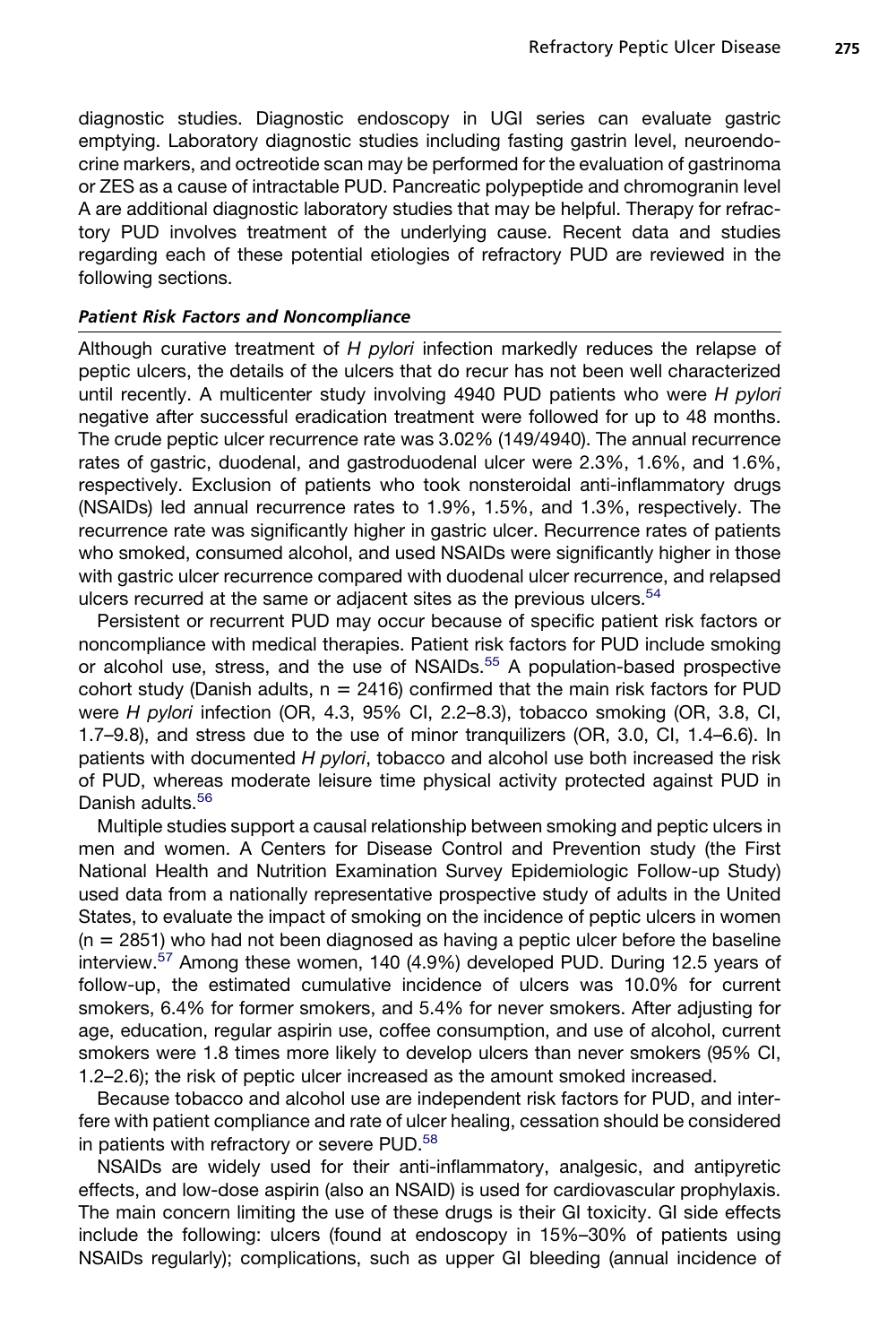1.0%–1.5%); and the development of upper GI symptoms, such as dyspepsia (occurring in up to 60% of patients taking NSAIDs). H2RAs are not effective at preventing NSAID-induced gastric ulcers when used at standard doses, although they can decrease upper GI symptoms. Misoprostol effectively decreases NSAID-induced ulcers and GI complications but is used infrequently in the United States—perhaps because of issues of compliance (multiple daily doses) and side effects (eg, diarrhea, dyspepsia). Once-daily PPI therapy also decreases the development of NSAID-associated ulcers and recurrent NSAID-related ulcer complications; it also decreases upper GI symptoms in NSAID users. In patients using aspirin, the addition of a cyclooxygenase-2-specific inhibitor seems to significantly increase GI risk to the level of a nonselective NSAID; aspirin plus a nonselective NSAID seems to increase GI risk still higher. Patients taking low-dose aspirin who have risk factors for GI complications (including concomitant nonselective NSAID therapy) should therefore receive medical co-therapy, such as a PPI.<sup>[59](#page-19-0)</sup>

Clinical trials have reproducibly demonstrated that the healing of NSAID-associated gastric and duodenal ulcers is accelerated with the use of acid suppressive agents, such as H2RAs and PPIs, even with the continued use of the NSAIDs. The risk of developing gastroduodenal ulcers or ulcer complications with the continued and long-term use of NSAIDs is now well recognized as an important problem commonly encountered in daily clinical practice. Clinical trials have shown that co-prescription of misoprostol, high-dose H2RAs or PPIs can effectively prevent or reduce the rate of gastroduodenal mucosal damage associated with the use of nonselective NSAIDs. Approaching the problem in a different way, cyclooxygenase-2-selective inhibitors circumvent the problem; based on their mechanism of action, these agents are less ulcerogenic in UGI tract as compared with nonselective NSAIDs.<sup>[60](#page-19-0)</sup>

Multiple studies have examined whether PPI prophylaxis could prevent ulcer relapse in patients with NSAID-related peptic ulcers. In one study, patients who presented with PUD and infected with *H pylori* while receiving NSAIDs were recruited. Patients with healed ulcers and *H pylori* eradication were given naproxen 750 mg daily and randomly assigned to receive lansoprazole 30 mg daily or no treatment for 8 weeks. At the end of the 8-week treatment period, significantly fewer patients (1/ 22, 4.5%, 95% CI, 0–23) in the lansoprazole group compared with the group that received *H pylori* eradication alone (9/21, 42.9%, 95% CI, 22–66) developed recurrence of symptomatic and complicated ulcers (log rank test,  $P = .0025$ ). Lansoprazole significantly reduced the cumulative relapse of symptomatic and complicated ulcers in patients requiring NSAIDs after eradication of *H pylori*. [61](#page-19-0) This and other studies confirmed that PPI treatment is more effective than *H pylori* eradication in preventing ulcer recurrence in long term NSAID users.

Although a tremendous amount of research supports the use of preventative therapies and interventions to reduce and/or avoid NSAID- or aspirin-associated ulcers and ulcer complications in the UGI tract, these strategies are often not applied sufficiently, not optimally dosed, and/or associated with poor patient compliance. This reinforces the need for continued clinician and patient education to improve the outcomes of care.

## Persistent H pylori Infection

*H pylori* is the primary cause of PUD.<sup>[62](#page-19-0)</sup> *H pylori* infection is curable with regimens of multiple antimicrobial agents, but antimicrobial resistance is a leading cause of treat-ment failure.<sup>[63](#page-19-0)</sup> Current treatment for *H pylori* infections generally includes two or more antimicrobial agents (eg, amoxicillin, clarithromycin, metronidazole), but treatment fails in 10% to 20% of all cases, often because of drug resistance. The eradiation rates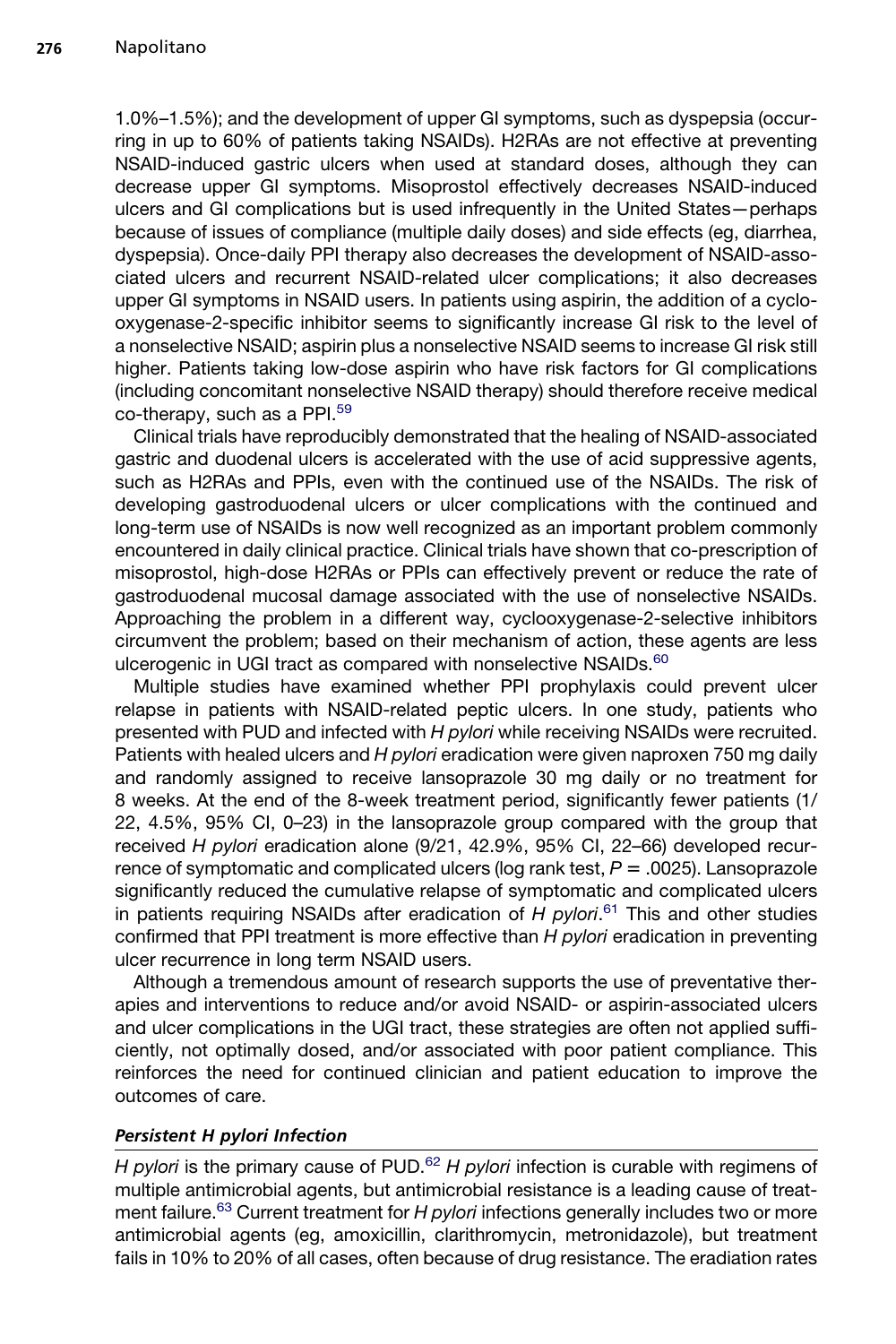of *H pylori* with standard treatments are decreasing worldwide (Fig. 4).<sup>[64,65](#page-19-0)</sup> The choice of antibiotic treatment for refractory *H pylori* infections should be based on in vitro susceptibility data, and physicians should consider local resistance patterns when treating these infections empirically.<sup>[66](#page-20-0)</sup>

The efficacy of a culture-guided treatment approach for the eradication of persistent *H pylori* infection was analyzed in 94 consecutive patients in whom *H pylori* infection persisted after two eradication attempts. Susceptibility analysis was performed for amoxicillin, clarithromycin, metronidazole, tetracycline, and levofloxacin. Patients were then treated with a culture-guided, third-line regimen: 89 patients with a 1-week quadruple regimen, including omeprazole, bismuth, doxycycline, and amoxicillin and five patients with a 1-week triple regimen containing omeprazole, amoxicillin, and levofloxacin or clarithromycin. Ninety-four subjects (100%) were resistant to metronidazole, 89 (95%) to clarithromycin, 29 (31%) to levofloxacin, and five (5%) to tetracycline. No resistance to amoxicillin was found in any patient. Overall, *H pylori* eradication was obtained in 90% of subjects. The quadruple regimen was effective in 81 patients (92% by per protocol and 91% by intention-to-treat [ITT] analysis). Four patients (80%, both per protocol and ITT analysis) were *H pylori* negative after the triple regimen. This study confirmed that the culture-guided, third-line therapeutic approach is effective for the eradication of *H pylori*. Furthermore, the 1-week doxycycline- and amoxicillin-based quadruple regimen is a good third-line 'rescue' treatment option.<sup>[67](#page-20-0)</sup>

The *H pylori* Antimicrobial Resistance Monitoring Program is a prospective, multicenter United States network that tracks national incidence rates of *H pylori* antimicrobial resistance. Of 347 clinical *H pylori* isolates collected from December 1998 to 2002, 101 (29.1%) were resistant to 1 antimicrobial agent and 17 (5%) were resistant to two or more antimicrobial agents. Eighty-seven (25.1%) isolates were resistant to metronidazole, 45 (12.9%) to clarithromycin, and three (0.9%) to amoxicillin. On multivariate analysis, black race was the only significant risk factor (*P*<.01, hazard ratio, 2.04) for infection with a resistant *H pylori* strain.<sup>[68](#page-20-0)</sup>



Fig. 4. Results of recent comparative studies on more than 100 patients tested for the combined effect of a PPI plus amoxicillin and clarithromycin. The dotted line signifies the threshold for an acceptable result. The results are shown as mean cure rates (ITT) and upper limits of 95% CIs. The number of patients in the studies and the country where the study was performed are shown within each column. (From Graham DY, Lu H, Yamaoka Y. A report card to grade Helicobacter pylori therapy. Helicobacter 2007;12(4):275–8; with permission from Blackwell Publishers Ltd.)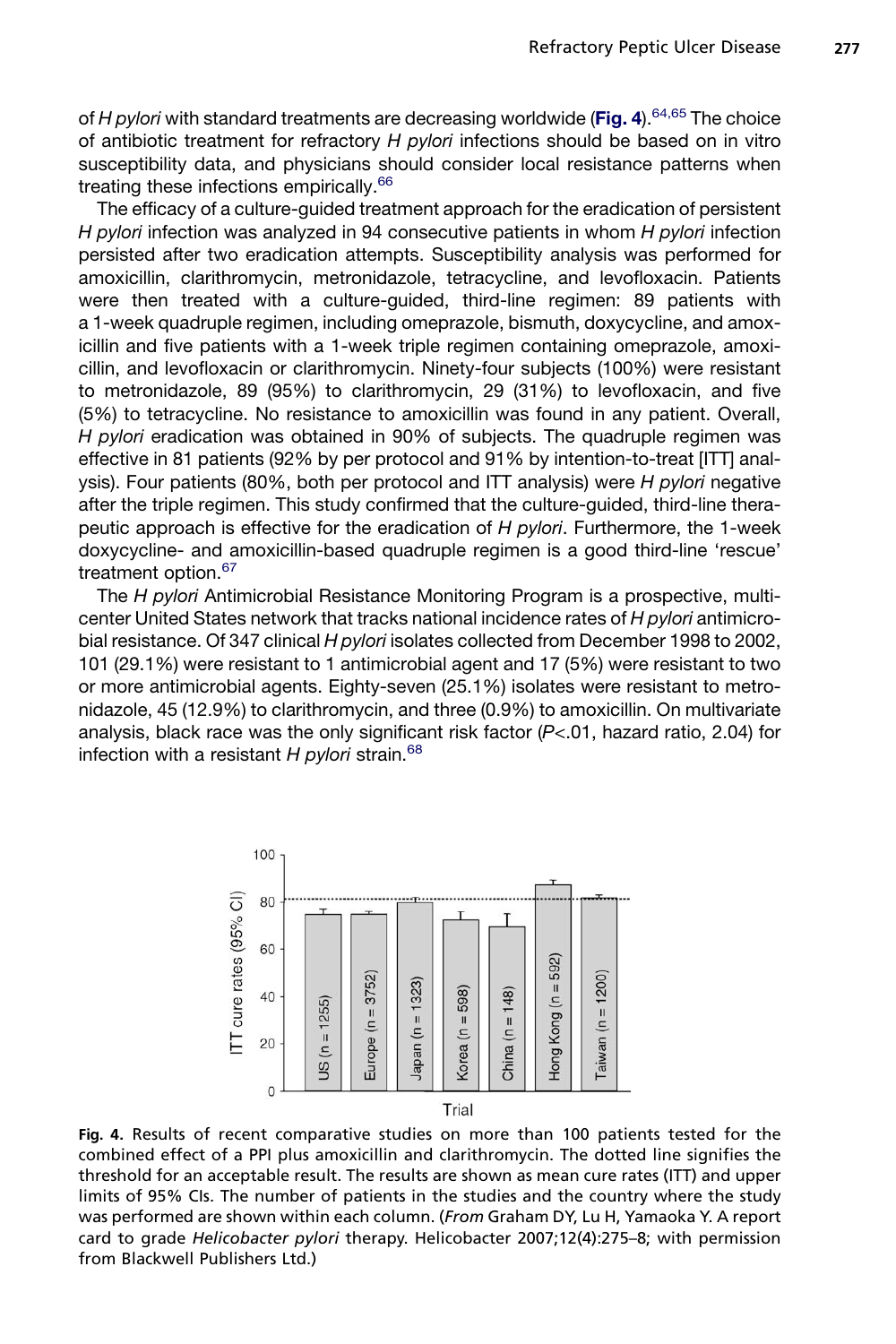Owing to rising drug-resistant *H pylori* infections, currently recommended PPIbased triple therapies are losing their efficacy, and regimens efficacious in the presence of drug resistance are needed. A recent meta-analysis examined the efficacy, safety, and adherence of first-line quadruple *H pylori* therapies in adults. Quadruple therapy containing a gastric acid inhibitor, bismuth, metronidazole, and tetracycline was enhanced when omeprazole was included, treatment duration lasted 10 to 14 days, and when therapy took place in the Netherlands, Hong Kong, and Australia. Treatment efficacy decreased as the prevalence of metronidazole resistance increased. Even in areas with a high prevalence of metronidazole resistance, this quadruple regimen eradicated more than 85% of *H pylori* infections when it contained omeprazole and was given for 10 to 14 days. Furthermore, in the presence of clarithromycin resistance, this quadruple regimen eradicated 90% to 100% of *H pylori* infections, whereas the currently recommended triple therapy containing clarithromycin, amoxicillin, and a PPI eradicated only 25% to 61% (*P*<.001). Adherence and adverse events for quadruple therapy were similar to currently recommended triple therapies. This study questions whether quadruple therapy with a PPI, a bismuth compound, metronidazole and tetracycline should be recommended as first-line anti-*H pylori* therapy.<sup>[69](#page-20-0)</sup>

In patients who present with persistent or worsening PUD, it is important to assess for active *H pylori* infection, and to determine whether antimicrobial resistance is present.<sup>[70,71](#page-20-0)</sup> Bacteriologic methods are necessary for detection of the putative antimicrobial resistance of *H pylori*. The main cause for failure of *H pylori* eradication therapy is resistance to clarithromycin, which is due to point mutations. In these patients with resistant isolates, the provision of alternative therapeutic regimens for the successful eradication of *H pylori* infection is mandatory.

High-dose PPI/amoxicillin therapy can also be used as an alternative strategy for retreatment of *H pylori* after failure to eradicate the infection. High-dose dual therapy with rabeprazole (10 mg four times a day) and amoxicillin (500 mg four times a day) for 2 weeks was a useful treatment strategy after failure of eradication of *H pylori* by the usual triple PPI/amoxicillin/clarithromycin therapy.[72](#page-20-0) *H pylori* infections are difficult to cure and successful treatment generally requires the administration of several antibacterial agents simultaneously. Duration of therapy is also important and depends on whether resistance is present; 14 days is often best. With few exceptions, worldwide increasing macrolide resistance now undermines the effectiveness of the legacy triple therapy (PPI, clarithromycin, and amoxicillin) and, in many areas, cure rates have declined to unacceptable levels. The development of sequential therapy was one response to this problem. Sequential therapy has repeatedly been shown in headto-head studies to be superior to legacy triple therapy. Sequential therapy, as originally described, is the sequential administration of a dual therapy (PPI plus amoxicillin) followed by a Bazzoli-type triple therapy (PPI plus clarithromycin and tinidazole) and has been shown to be especially useful where there is clarithromycin resistance. However, the cure rates of the original sequential treatment can probably be further improved by changes in dose, duration, or administration, such as by continuing the amoxicillin into the triple therapy arm. The sequential approach may also be more complicated than necessary, based on the fact that the same four drugs have also been given concomitantly (at least nine publications with >700 patients) as a quadruple therapy with excellent success.<sup>[73](#page-20-0)</sup>

The future development of new anti-*H pylori* therapies presents enormous challenges to clinical pharmacologists, not only in the identification of novel targets but also in ensuring adequate drug delivery to the unique gastric mucus niche of *H pylori*. [74](#page-20-0) It is now recognized that *H pylori* infects about half of the world's population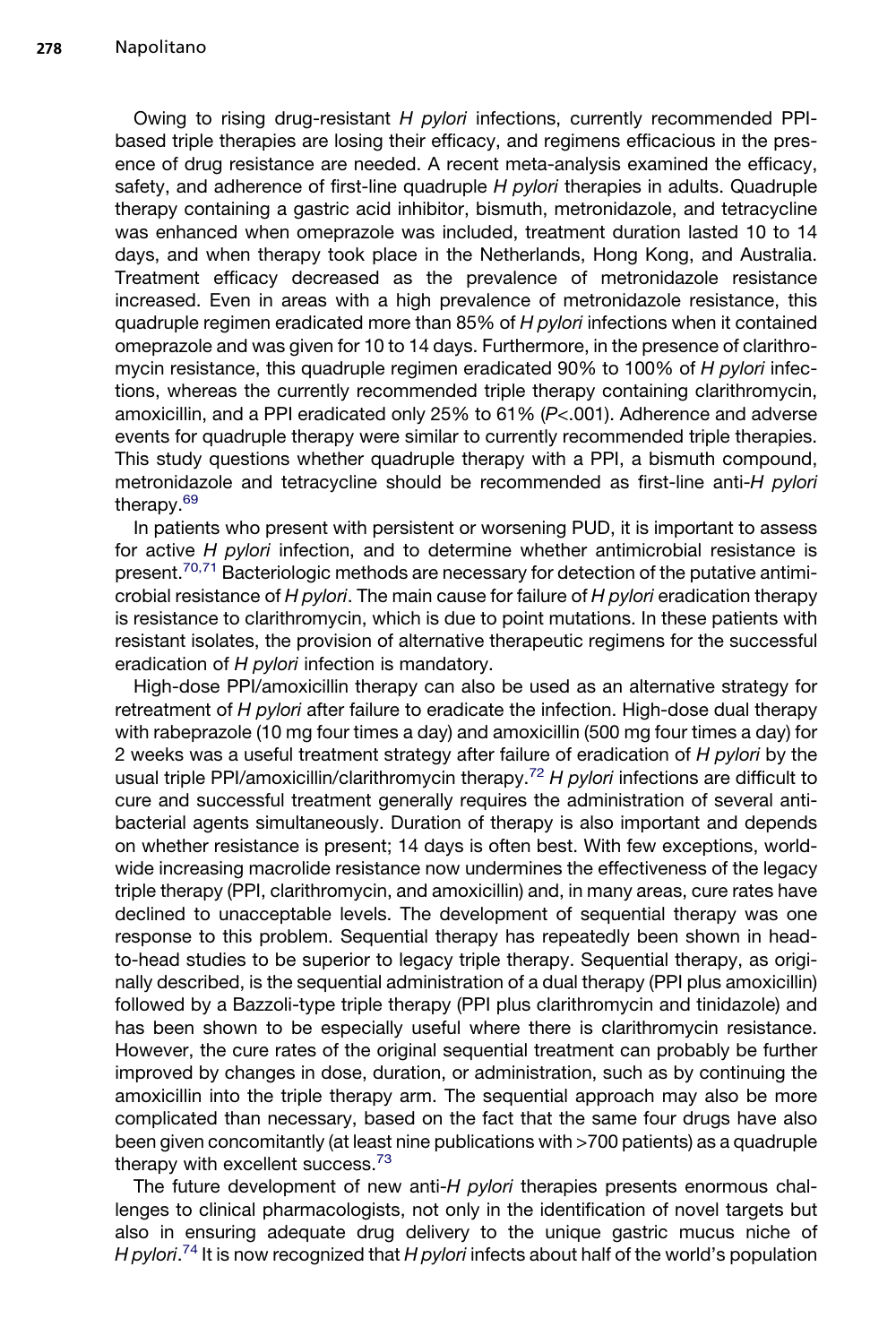and is a major cause of diseases in the UGI tract. Based on results of clinical studies, the World Health Organization has assigned *H pylori* as a class I carcinogen. The prevention of the initial infection by a suitable vaccination might be the new thera-peutic strategy for the future.<sup>[75](#page-20-0)</sup> Several lines of evidence from experimental animal models of infection have clearly demonstrated the feasibility of a prophylactic and therapeutic vaccine against *H pylori*. [76](#page-20-0) However, comparatively few clinical studies have been performed to evaluate whether the positive results obtained in animals can be reproduced in humans. These studies are also needed for deciphering those aspects of the effector immune responses that correlate with protection against *H pylori* infection and disease.<sup>[77](#page-20-0)</sup> The recent report of a phase I study of an intramuscular *H pylori* vaccine in noninfected volunteers documented satisfactory safety and immunogenicity, produced antigen-specific T-cell memory, and warrants further clinical study.[78](#page-20-0)

#### Non–H pylori–Related Ulcer

The proportion of ulcers that are not associated with *H pylori* infection is increasing, especially in the United States and Australia.<sup>[79](#page-20-0)</sup> The increase in this type of ulcer warrants an analysis of the diagnostic and treatment approaches to *H pylori*-negative ulcers. Review of the medical literature documents show that up to 52% of duodenal ulcers and 47% of gastric ulcers are not caused by *H pylori* infection. The cause of *H pylori*-negative ulceration seems to be multifactorial. Contributing factors include covert NSAID use, false-negative *H pylori* tests, genetic predisposition, and in rare cases, Crohn's disease or ZES.[80](#page-20-0) *H pylori*-negative ulcers tend to be associated with hypersecretion and can have serious clinical sequelae.

*H pylori*-negative ulcers are often refractory to treatment, and may have an aggressive clinical course, possibly because they lack the beneficial effect of *H pylori* infection on antisecretory therapy. PPIs appear to effectively treat both *H pylori*-positive and *H pylori*-negative ulcers. $81$  Furthermore, the recent availability of intravenous PPIs has simplified therapy in patients who cannot receive enteral therapy, such as in patients with partial gastric outlet obstruction, and when there is a question or concern for adequate absorption of enteral PPIs.

Recent studies document that NSAID/aspirin use is the most common cause of H *pylori*-negative duodenal ulcer disease.<sup>[82,83](#page-20-0)</sup> The priority, therefore, is cessation of NSAID/aspirin use if possible in these patients with refractory PUD. In patients with hypersecretion as the etiology of the non–*H pylori*–related ulcer, the potential etiologies include idiopathic gastric hypersecretion or ZES and/or gastrinoma. The most frequent conditions of hypergastrinemia in humans are the ZES with autonomous gastrin hypersecretion by the tumor cell and reactive hypergastrinemia in type A autoimmune chronic atrophic gastritis with achlorhydria causing unrestrained gastrin release from the gastrin-producing antral G cells. Both entities differ with respect to the pH in the gastric fluid, which is less than two in patients with ZES and neutral in patients with type A gastritis. Other conditions with moderate hypergastrinemia are treatment with PPIs, gastric outlet obstruction, previous vagotomy, chronic renal failure, or short bowel syndrome.<sup>[84](#page-20-0)</sup>

The diagnostic evaluation in these patients, however, is difficult, because most of these patients have hypergastrinemia due to chronic treatment with acid suppressive therapy and medical regimens for eradication of *H pylori*. PPIs are potent acid suppressants which, at normal doses, can result in hypergastrinemia. In fact, there is a significant inverse correlation between the fasting serum gastrin concentration and gastric acid profile in patients with gastroesophageal reflux and PUD. An elevated fasting serum gastrin concentration while on PPI therapy suggests that gastric acid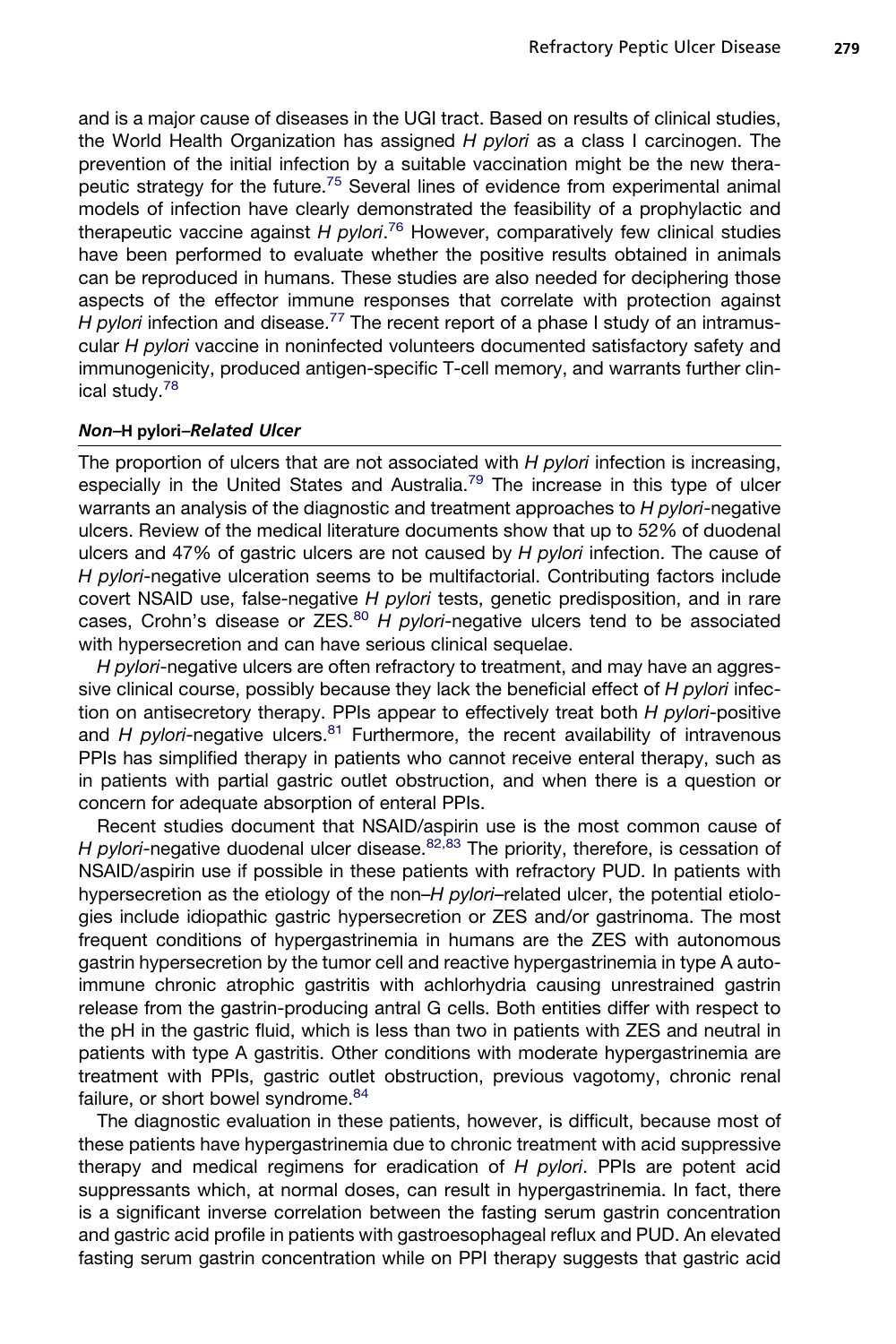secretion is adequately suppressed.<sup>[85](#page-21-0)</sup> Additionally, gastric outlet obstruction may be a contributing etiology of elevated serum gastrin.

Therefore, the use of PPIs could delay or mask the diagnosis of gastrinoma.<sup>[86](#page-21-0)</sup> In patients receiving PPI therapy, an attempt should be made to eliminate PPI therapy as a possible cause of hypergastrinemia. It is critical to determine the etiology of the refractory PUD and hypergastrinemia in these patients. A short course of highdose H2RA therapy can be initiated with PPI discontinuation and before repeat gastrin measurements. However, this strategy is not recommended in the treatment of acute PUD, because it has been well established that ulcer-healing rates are superior with PPI therapy.<sup>[87](#page-21-0)</sup>

Because PPIs have been released and come into widespread use, the diagnosis of gastrinoma has been masked and will probably be delayed, with the result that patients with gastrinoma will be diagnosed at more advanced stages in the course of the disease.<sup>[88](#page-21-0)</sup> Physicians must therefore maintain a high index of suspicion for this disease and not mask a potential malignancy with prolonged control of acidrelated symptoms without taking steps to diagnose gastrinoma.

Furthermore, differentiation of idiopathic gastric hypersecretion versus gastrinoma or ZES can be difficult, and frequently requires multiple diagnostic studies. This workup is necessary, however, because the medical and surgical therapy of these patients differs. Patients with ''idiopathic'' ulcers are characterized by postprandial hypersecretion of acid and hypergastrinemia with accelerated gastric emptying. Any patient with intractable or recurrent PUD requires diagnostic evaluation for the ZES or gastrinoma.

ZES is characterized by severe PUD due to gastric acid hypersecretion that results from gastrin-secreting tumors (gastrinomas) of the GI tract. Gastrin stimulates the parietal cell to secrete acid directly and indirectly by releasing histamine from enterochromaffin-like cells, and induces hyperplasia of parietal and enterochromaffin-like cells. ZES should be suspected in patients with severe erosive or ulcerative esophagitis, multiple peptic ulcers, peptic ulcers in unusual locations, refractory peptic ulcers, complicated peptic ulcers, peptic ulcers associated with diarrhea, and a family history of multiple endocrine neoplasia type 1 (MEN-1) or any of the endocrinopathies associated with MEN-1. In about 75% of patients the tumors are sporadic, and 25% of patients have MEN-1. Patients with ZES have two problems that require treatment—the hypersecretion of gastric acid and the gastrinoma itself. Although most gastrinomas grow slowly, 60% to 90% are malignant and 25% show rapid growth.

The clinical signs and symptoms of patients presenting with ZES can be myriad. The classic triad of abdominal pain, weight loss, and diarrhea in the presence of ulcer disease suggests gastrinoma and should prompt investigation. A prospective evaluation of the initial presenting symptoms in 261 patients with ZES was performed over a 25-year period at the National Institutes of Health (NIH). A mean delay to diagnosis of  $5.2\pm0.4$  years occurred in all patients. Abdominal pain and diarrhea were the most common symptoms, present in 75% and 73% of patients, respectively. Heartburn and weight loss, which were reported uncommonly in early series, were present in 44% and 17% of patients, respectively. GI bleeding was the initial presentation in a quarter of the patients. Patients rarely presented with only one symptom (11%); pain and diarrhea was the most frequent combination, occurring in 55% of patients. An important presenting sign that should suggest ZES is prominent gastric body folds, which were noted on endoscopy in 94% of patients; however, esophageal stricture and duodenal or pyloric scarring, reported in numerous case reports, were noted in only 4% to 10%. A correct diagnosis of ZES was made by the referring physician initially in only 3% of the patients. The most common misdiagnoses made were idiopathic PUD (71%),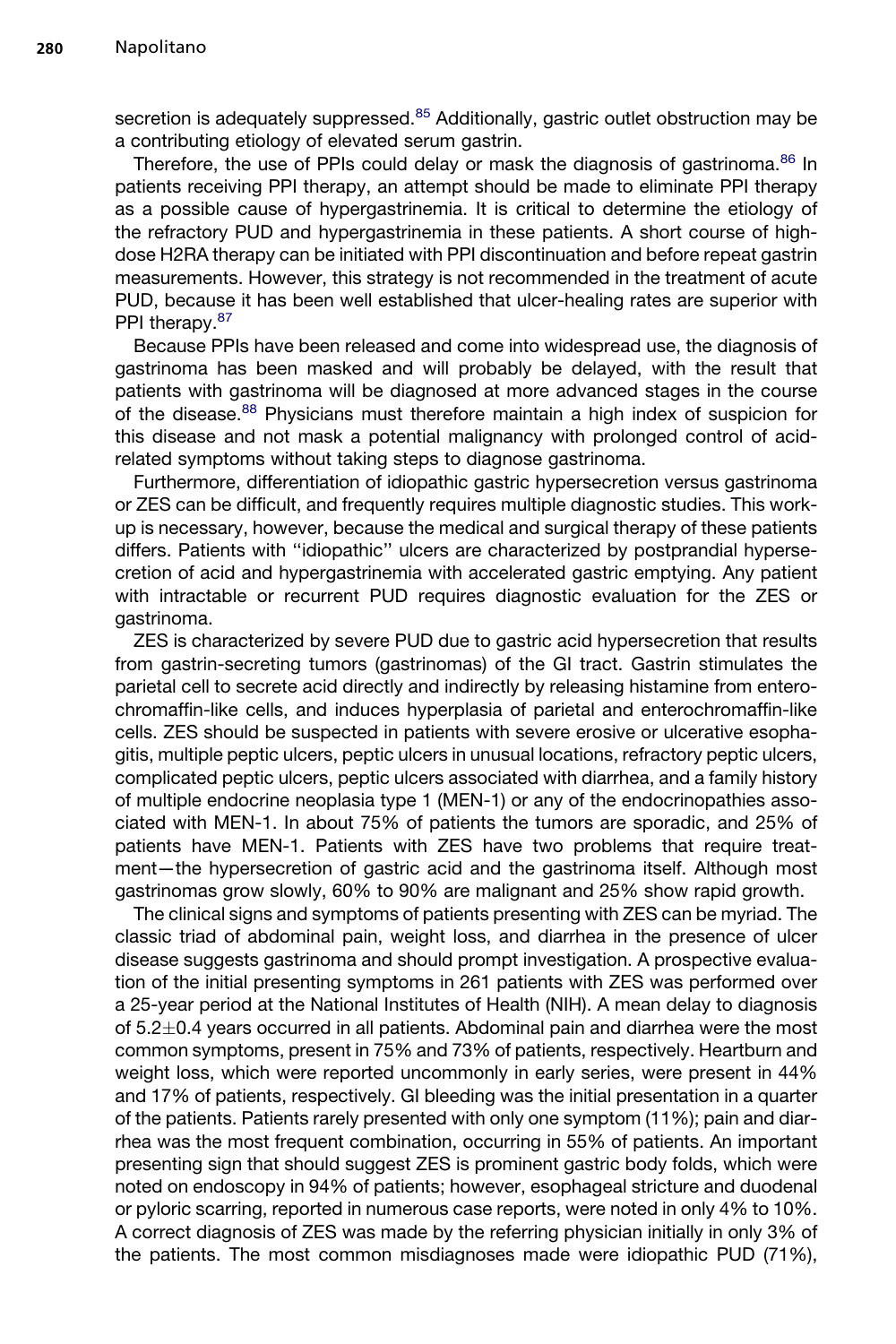idiopathic gastroesophageal reflux disease (7%), and chronic idiopathic diarrhea (7%). The introduction of successful antisecretory therapy has probably led to patients presenting with less severe symptoms and fewer complications.<sup>[89](#page-21-0)</sup>

Despite numerous publications and widespread awareness of ZES, delay in diagnosis persists. Analysis of reported series indicates several features that should lead the physician to suspect ZES and shorten the delay in diagnosis including the following: (1) the combination of abdominal pain, diarrhea, and weight loss; (2) recurrent or refractory ulcers; (3) prominent gastric rugal folds (secondary to the trophic effect of gastrin) seen on endoscopy (94% in NIH series), and (4) GI symptoms with or without ulcers occurring in an MEN-1 patient. It is recommended that patients in these groups have a fasting serum gastrin determination off PPIs for a minimum of 72 hours and possibly up to 7 days.

An algorithm for the diagnosis and localization of gastrinoma is helpful (Fig. 5).<sup>[80](#page-20-0)</sup> The initial diagnostic test for ZES should be a fasting serum gastrin level when antisecretory medications are discontinued. Patients with ZES have significantly increased serum gastrin concentrations, frequently between 150 and 1000 pg/mL and higher. Fasting gastrin levels tend to be higher in patients with extensive disease. If the gastrin level is elevated, gastric acidity should be assessed through pH or gastric analysis. It should be noted that hypochlorhydria causes feedback stimulation of antral gastrin secretion. In suspected cases of ZES with mild hypergastrinemia, the secretin stimulation test may be useful.

An elevation of fasting gastrin is not diagnostic of ZES; provocative testing is necessary. The most commonly used tests are secretin, calcium, and meal stimulation. The release of gastrin from gastrinoma tissue is sensitive to alterations in the serum



Fig. 5. Algorithm for the diagnosis and localization of gastrinoma. (From Ellison EC. Zollinger-Ellison syndrome: a personal perspective. Am Surg 2008;74:563–71; with permission.)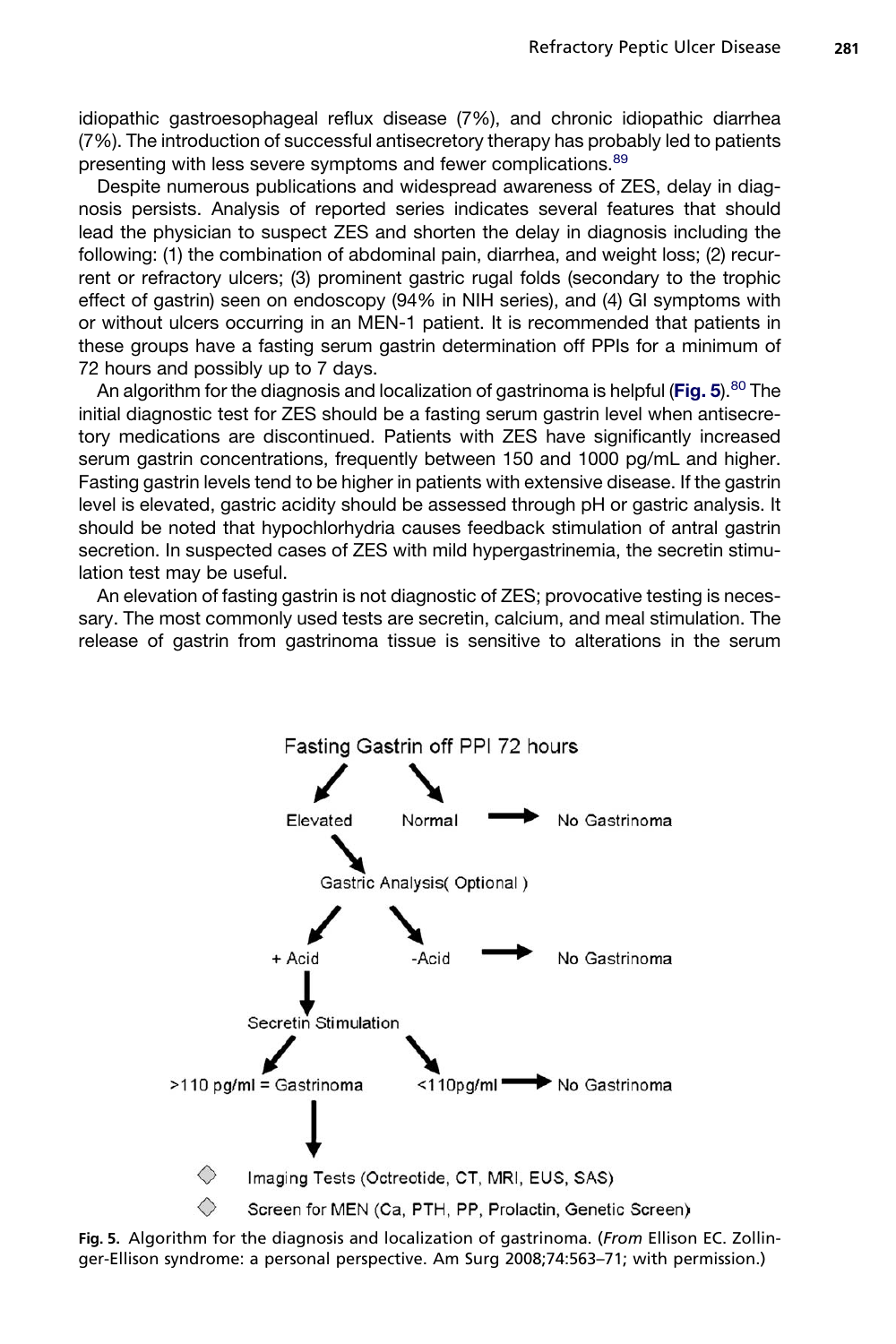calcium level, and the calcium infusion test is recommended in ZES when the results of the secretin stimulation test are equivocal or if secretin is not available.<sup>[90](#page-21-0)</sup>

Serologic markers helpful in reaching a diagnosis of gastrinoma are also available, as serum chromogranin A has been shown to be a general marker for neuroendocrine tumors. It is elevated in gastrinoma, and the elevation has been reported to correlate with tumor volume. $91$  It is less sensitive and specific than fasting serum gastrin for the diagnosis of ZES, but can be a confirmatory test. Chromogranin A is considered the most accurate marker in the diagnosis of gastro-entero-pancreatic (GEP) endocrine tumors. Pancreatic polypeptide has also been proposed to play this role, but then not used because of its low sensitivity. The combined assessment of pancreatic polypeptide and Chromogranin A leads to a significant increase in sensitivity in the diag-nosis of GEP tumors.<sup>[92](#page-21-0)</sup>

Imaging for gastrinoma localization can be accomplished using computed tomography or magnetic resonance imaging, but perhaps the best modality with highest sensitivity and specificity for localization is by means of somatostatin-receptor scintig-raphy with 111-In-pentetreotide and spectroscopy.<sup>[93](#page-21-0)</sup> Somatostatin-receptor scintigraphy, which images the entire body at one time, is more sensitive for detecting gastrinomas than any conventional imaging study.<sup>93</sup> Since this test became available, all liver metastases detected at exploration have been detected by the test, and it is therefore the initial localization study of choice. This study, however, has limited sensitivity for detection of the primary gastrinoma. Somatostatin-receptor scintigraphy is superior to computed tomography and ultrasonography for determining the extent of the disease in patients with gastrinomas. However, the problem of detecting primary tumors in these patients is not solved by somatostatin-receptor scintig-raphy.<sup>[94](#page-21-0)</sup> Endoscopic ultrasound may have a similar sensitivity for identifying primary tumors. A combination of somatostatin-receptor scintigraphy and endoscopic ultrasound detects more than 90% of gastrinomas.

Initial treatment for ZES should be oral high-dose PPIs. Maintenance per os pantoprazole therapy at a dose of 80 to 240 mg/d in divided doses was both effective and generally well tolerated for patients with ZES and idiopathic hypersecretion in a recent study.<sup>[95](#page-21-0)</sup> If parenteral therapy is needed, intermittent bolus injection of pantoprazole is recommended.<sup>[96](#page-21-0)</sup> The dose and duration of therapy depends on the response of the patient, based on symptoms and documented ulcer healing.

The role of surgery in patients with the ZES is controversial.<sup>[97](#page-21-0)</sup> Because the use of PPIs, the number of acid-reducing procedures has decreased substantially. Total gastrectomy and antisecretory surgery is rarely required. In patients without metastasis and without MEN-1, surgical cure is possible in 30%. It has been suggested that patients with gastrinomas larger than 2.5 cm, irrespective of whether they have MEN-1, should undergo surgical resection in an effort to decrease the risk for metas-tasis.<sup>[98](#page-21-0)</sup> A recent study examined the outcomes of 151 ZES patients who underwent surgical intervention. Of these patients, 123 had sporadic gastrinomas and 28 had MEN-1 with an imaged tumor of at least 3 cm in diameter. Among the patients with sporadic gastrinomas, 34% were free of disease at 10 years, as compared with none of the patients with MEN-1. The overall 10-year survival rate was 94%. This study concluded that all patients with the ZES who do not have MEN-1 or metastatic disease should be offered surgical exploration for possible cure.<sup>[99](#page-21-0)</sup> The role of surgery in the ZES MEN-1 patients may be determined by imaging: (1) image-negative patients should be observed and not undergo surgery given the low cure rates; and (2) image-positive patients with no distant metastases (liver, bone) should undergo exploration for surgical resection because resection has been shown to improve survival, independent of a biochemical cure.<sup>[80](#page-20-0)</sup>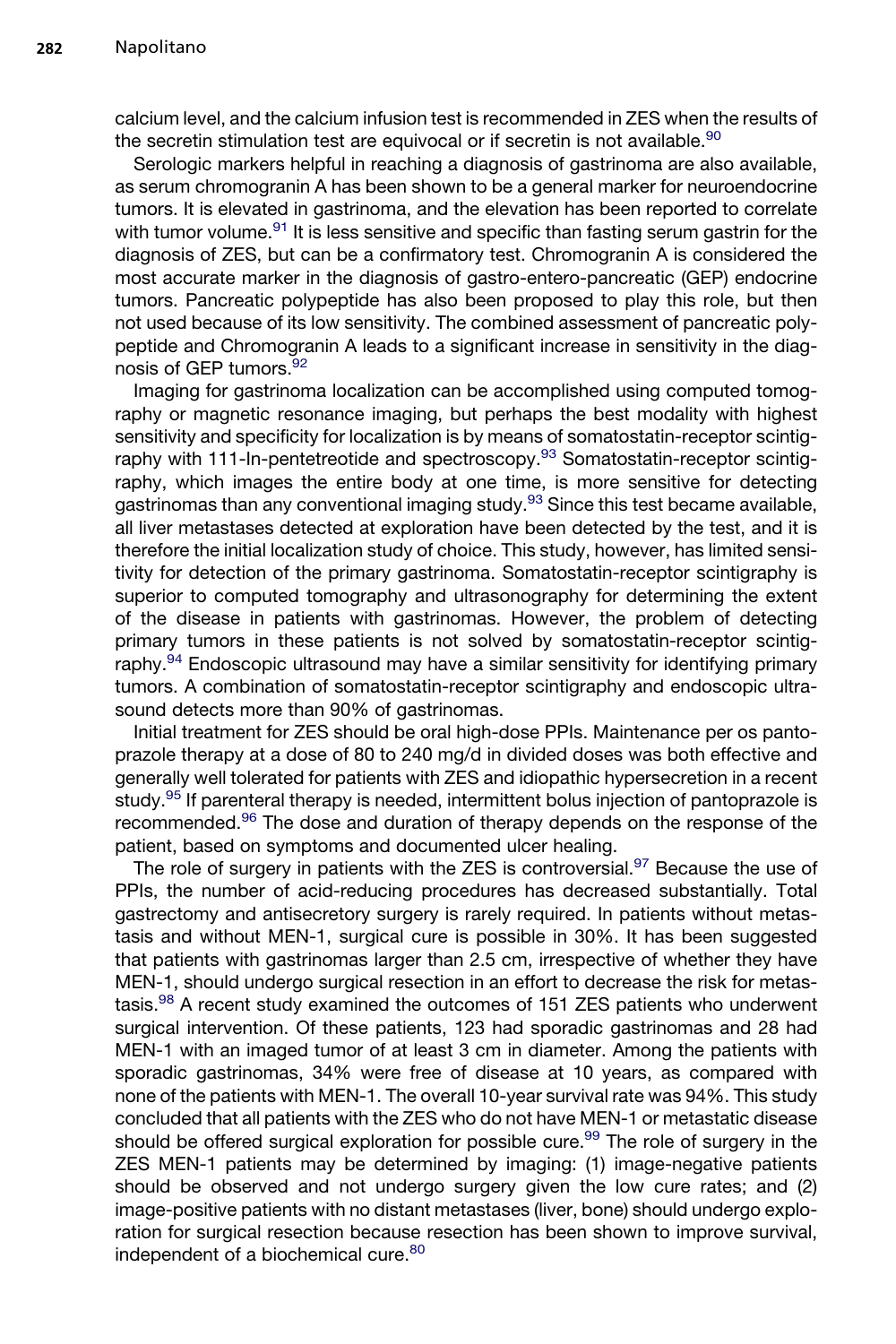## <span id="page-16-0"></span>SURGERY FOR REFRACTORY PUD

Surgery is indicated in patients who are intolerant of medications or do not comply with medication regimes, and those at high risk for complications (eg, transplant recipients, patients dependent on steroids or NSAIDs, those with giant gastric or duodenal ulcer, and those with ulcers that fail to heal with adequate medical treatment). Surgery should also be considered for patients who have a relapse during maintenance treatment or who have had multiple courses of medications. Surgical options for duodenal ulcers include truncal vagotomy and drainage (pyloroplasty or gastrojejunostomy), selective vagotomy (preserving the hepatic and celiac branches of the vagus) and drainage, highly selective vagotomy (division of only the gastric branches of the vagus, preserving Latarjet's nerve to the pylorus), or partial gastrectomy. Surgery for gastric ulcers usually involves a partial gastrectomy. Procedures other than highly selective vagotomy may be complicated by postprocedure dumping and diarrhea.[53,100,101](#page-19-0)

#### SUMMARY

Refractory PUD is a diagnostic and therapeutic challenge. Optimal management of severe or refractory PUD requires a multidisciplinary team approach, using primary care providers, gastroenterologists, and general surgeons. Medical management has become the cornerstone of therapy. Identification and eradication of *H pylori* infection combined with acid reduction regimens can heal ulceration and also prevent recurrence. Severe, intractable or recurrent PUD and associated complications mandates a careful and methodical evaluation and management strategy to determine the potential etiologies and necessary treatment (medical or surgical) required.

#### **REFERENCES**

- 1. Sonnenberg A, Everhart JE. The prevalence of self-reported peptic ulcer in the United States. Am J Public Health 1996;86:200–5.
- 2. Ramakrishnan K, Salinas RC. Peptic ulcer disease. Am Fam Physician 2007; 76(7):1005–12.
- 3. Soll AH. Consensus conference. Medical treatment of peptic ulcer disease. Practice guidelines. Practice Parameters Committee of the American College of Gastroenterology. JAMA 1996;275:622–9.
- 4. Walsh JH, Peterson WL. The treatment of Helicobacter pylori infection in the management of peptic ulcer disease. N Engl J Med 1995;333:984–91.
- 5. Hopkins RJ, Girardi LS, Turney EA. Relationship between H. pylori eradication and reduced duodenal and gastric ulcer recurrence: a review. Gastroenterology 1996;110:1244–52.
- 6. Yuan Y, Padol IT, Hunt RH. Peptic ulcer disease today. Nat Clin Pract Gastroenterol Hepatol 2006;3(2):80–9.
- 7. Guzzo JL, Duncan M, Bass BL, et al. Severe and refractory peptic ulcer disease: the diagnostic dilemma: case report and comprehensive review. Dig Dis Sci 2005;50(11):1999–2008.
- 8. Verma S, Giaffer MH. Helicobacter pylori eradication ameliorates symptoms and improves quality of life in patients on long-term acid suppression. A large prospective study in primary care. Dig Dis Sci 2002;47(7):1567–74.
- 9. Bardhan KD, Nayyar AK, Royston C. History in our lifetime: the changing nature of refractory duodenal ulcer in the era of histamine H2 receptor antagonists. Dig Liver Dis 2003;35(8):529–36.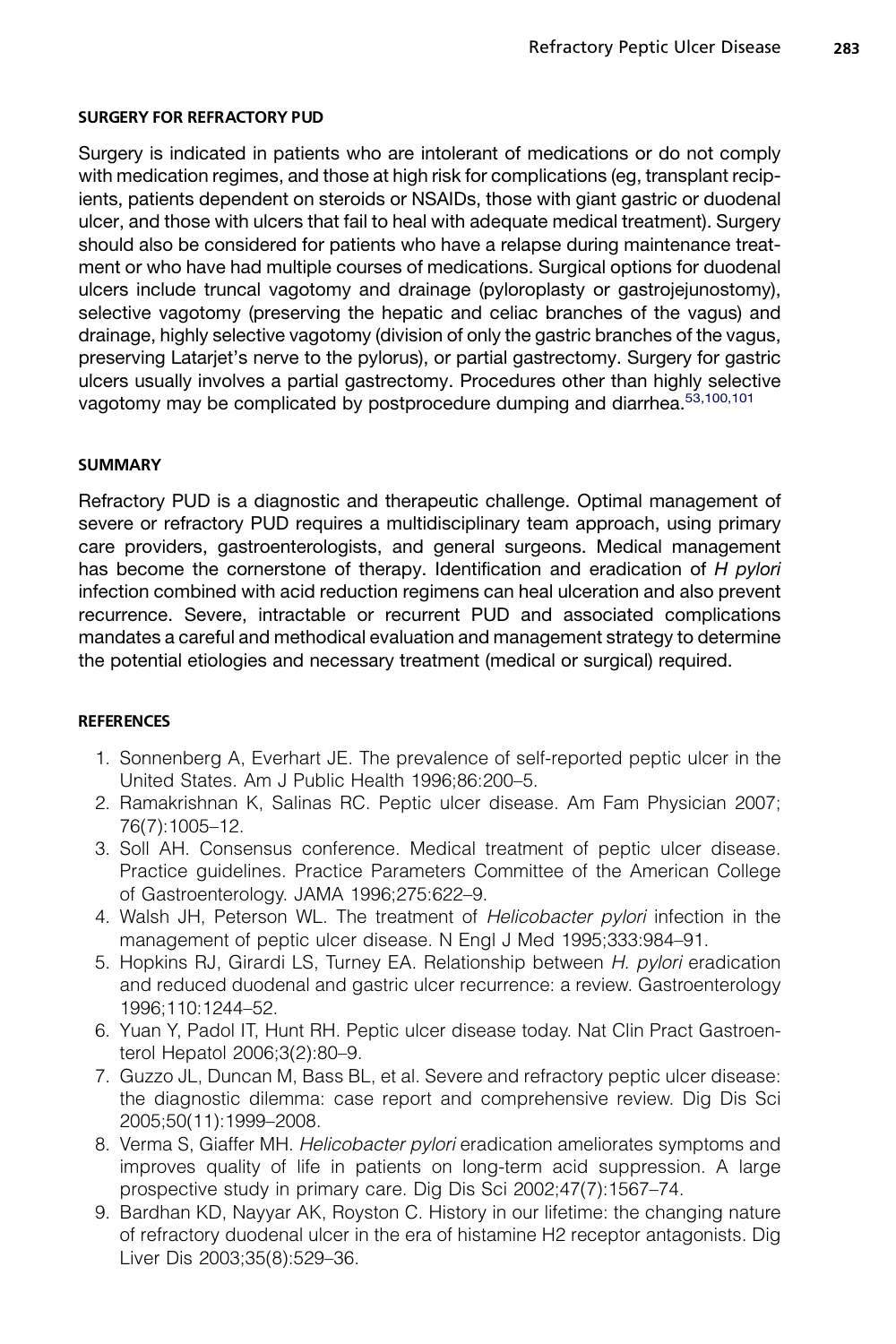- <span id="page-17-0"></span>10. Ford A, Delaney B, Forman D, et al. Eradication therapy for peptic ulcer disease in Helicobacter pylori positive patients. Cochrane Database Syst Rev 2004;(4):CD003840.
- 11. Malfertheiner P, Megraud F, O'Morain C, et al. European Helicobacter pylori Study Group (EHPSG). Current concepts in the management of Helicobacter pylori infection—the Maastricht 2–2000 consensus report. Aliment Pharmacol Ther 2002;16:167–80.
- 12. Vallve M, Vergara M, Gisbert JP, et al. Single versus double dose of a proton pump inhibitor in triple therapy for Helicobacter pylori eradication: a meta-analysis. Aliment Pharmacol Ther 2002;16:1149–56.
- 13. Malfertheiner P, Megraud F, O'Morain C, et al. Current concepts in the management of Helicobacter pylori infection: the Maastricht III consensus report. Gut 2007;56(6):772–81.
- 14. Calvet X, Garcia N, Lopez T, et al. A meta-analysis of short versus long therapy with a proton pump inhibitor, clarithromycin and either metronidazole or amoxicillin for treating *Helicobacter pylori* infection. Aliment Pharmacol Ther 2000;14: 603–9.
- 15. Bilardi C, Biagini R, Dulbecco P, et al. Stool antigen assay (HpSA) is less reliable than urea breath test for post-treatment diagnosis of Helicobacter pylori infection. Aliment Pharmacol Ther 2002;16:1733–8.
- 16. Liu CC, Lee CL, Chan CC, et al. Maintenance treatment is not necessary after Helicobacter pylori eradication and healing of bleeding peptic ulcer: a 5-year prospective, randomized, controlled study. Arch Intern Med 2003;163(17):2020–4.
- 17. Bardhan KD, Williamson M, Royston C, et al. Admission rates for peptic ulcer in the Trent Region, UK, 1972–2000. Changing pattern, a changing disease? Dig Liver Dis 2004;36(9):577–88.
- 18. Van Leerdam ME. Epidemiology of acute upper gastrointestinal bleeding. Best Pract Res Clin Gastroenterol 2008;22:209–24.
- 19. Leontiadis GI, Sreedharan A, Dorward S, et al. Systematic review of the clinical effectiveness and cost-effectiveness of proton pump inhibitors in acute upper gastrointestinal bleeding. Health Technol Assess 2007;11(51). iii–iv, 1–164.
- 20. Laine L, McQuaid KR. Endoscopic therapy for bleeding ulcers: an evidencebased approach based on meta-analyses of randomized controlled trials. Clin Gastroenterol Hepatol 2009;7(1):33–47.
- 21. Gisbert JP, Khorrami S, Carballo F, et al. H. pylori eradication therapy vs. antisecretory non-eradication therapy (with or without long-term maintenance antisecretory therapy) for the prevention of recurrent bleeding from peptic ulcer. Cochrane Database Syst Rev 2004;(2):CD004062.
- 22. Peter S, Wilcox CM. Modern endoscopic therapy of peptic ulcer bleeding. Dig Dis 2008;26:291–9.
- 23. Barkun AN, Martel M, Toubouti Y, et al. Endoscopic hemostasis in peptic ulcer bleeding for patients with high-risk lesions: a series of meta-analyses. Gastrointest Endosc 2009;69:786–99.
- 24. Tajima A, Koizumi K, Suzuki K, et al. Proton pump inhibitors and recurrent bleeding in peptic ulcer disease. J Gastroenterol Hepatol 2008;23(Suppl 2):S237–41.
- 25. Loffroy R, Guiu B, Cercueil JP, et al. Refractory bleeding from gastroduodenal ulcers: arterial embolization in high operative risk patients. J Clin Gastroenterol 2008;42(4):361–7.
- 26. Holme JB, Nielsen DT, Funch-Jensen P, et al. Transcatheter arterial embolization in patients with bleeding duodenal ulcer: an alternative to surgery. Acta Radiol 2006;47(3):244–7.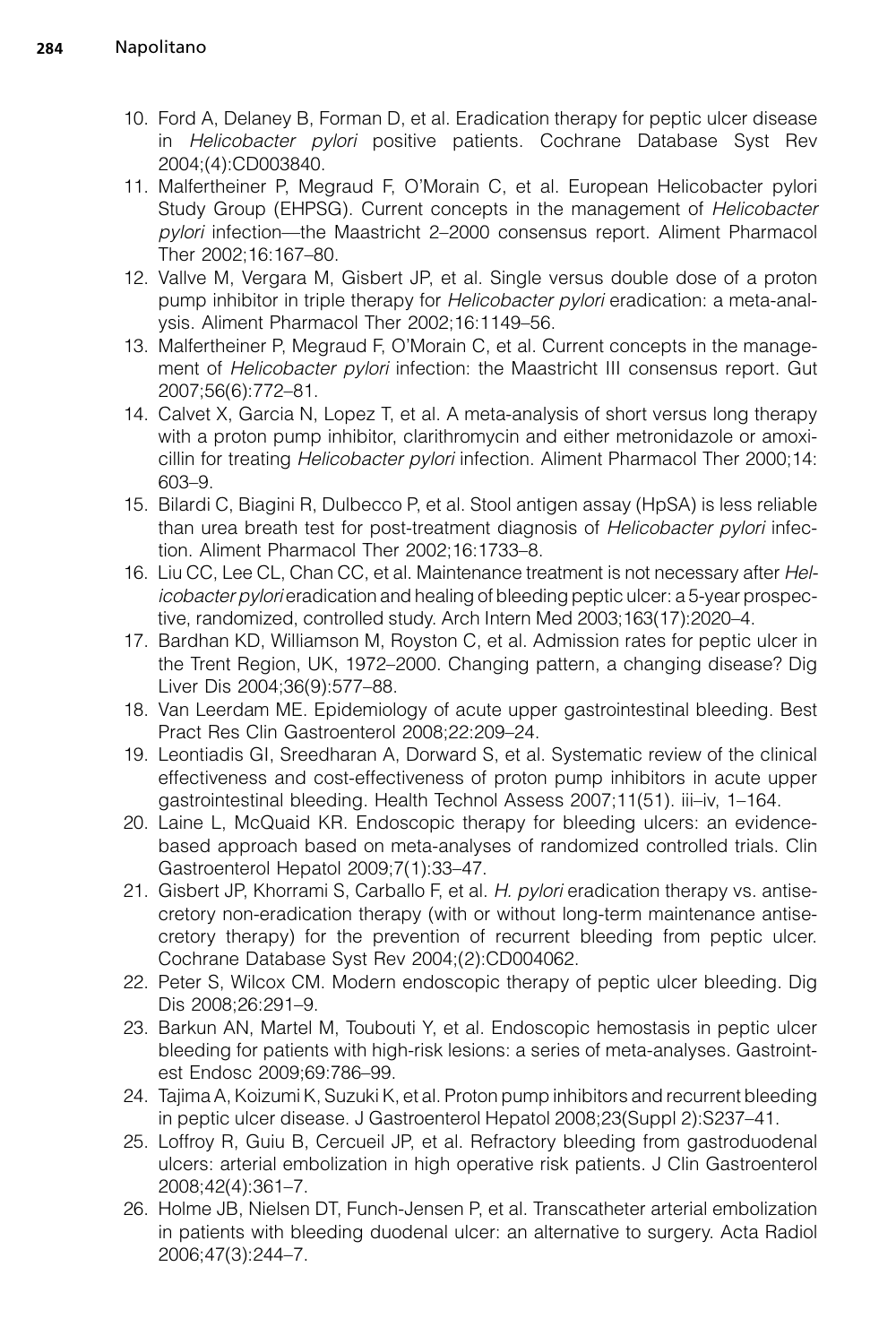- <span id="page-18-0"></span>27. Larssen L, Moger T, Bjornbeth BA, et al. Transcatheter arterial embolization in the management of bleeding duodenal ulcers: a 5.5 year retrospective study of treatment and outcome. Scand J Gastroenterol 2008;43(2):217–22.
- 28. Eriksson LG, Ljungdahl M, Sundbom M, et al. Transcatheter arterial embolization versus surgery in the treatment of upper gastrointestinal bleeding after therapeutic endoscopy failure. J Vasc Interv Radiol 2008;19(10): 1413–8.
- 29. Behrman SW. Management of complicated peptic ulcer disease. Arch Surg 2005;140:201–8.
- 30. Ng EK, Chung SC, Sung JJ, et al. High prevalence of Helicobacter pylori infection in duodenal ulcer perforations not caused by non-steroidal anti-inflammatory drugs. Br J Surg 1996;83:1779–81.
- 31. Matsukura N, Onda M, Tokunaga A, et al. Role of Helicobacter pylori infection in perforation of peptic ulcer: an age and gender-matched case-control study. J Clin Gastroenterol 1997;25:S235–9.
- 32. Sebastian M, Chandran VP, Elashaal YI, et al. Helicobacter pylori infection in perforated peptic ulcer disease. Br J Surg 1995;82:360–2.
- 33. Tokunaga Y, Hata K, Ryo J, et al. Density of Helicobacter pylori infection in patients with peptic ulcer perforation. J Am Coll Surg 1998;186:659–63.
- 34. Gisbert JP, Pajares JM. Helicobacter pylori infection and perforated peptic ulcer prevalence of the infection and role of antimicrobial treatment. Helicobacter 2003;8(3):159–67.
- 35. Kujath P, Schwandner O, Bruch HP. Morbidity and mortality of perforated peptic gastroduodenal ulcer following emergency surgery. Langenbecks Arch Surg 2002;387(7–8):298–302.
- 36. Tsugawa K, Koyanagi N, Hashizume M, et al. The therapeutic strategies in performing emergency surgery for gastroduodenal ulcer perforation in 130 patients over 70 years of age. Hepatogastroenterology 2001;48(37):156–62.
- 37. Lunevicius R, Morkevicius M. Comparison of laparoscopic versus open repair for perforated duodenal ulcers. Surg Endosc 2005;19(12):1565–71.
- 38. Song KY, Kim TH, Kim SN, et al. Laparoscopic repair of perforated duodenal ulcers: the simple 'one-stitch' suture with omental patch technique. Surg Endosc 2008;22(7):1632–5.
- 39. Lam PW, Lam MC, Hui EK, et al. Laparoscopic repair of perforated duodenal ulcers: the ''three-stitch'' Graham patch technique. Surg Endosc 2005;19(12): 1627–30.
- 40. Siu WT, Leong HT, Law BK, et al. Laparoscopic repair for perforated peptic ulcer: a randomized controlled trial. Ann Surg 2002;235(3):313–9.
- 41. Sanabria AE, Morales CH, Villegas MI. Laparoscopic repair for perforated peptic ulcer disease. Cochrane Database Syst Rev 2005;(4):CD004778.
- 42. Lunevicius R, Morkevicius M. Systematic review comparing laparoscopic and open repair for perforated peptic ulcer. Br J Surg 2005;92(10):1195–207.
- 43. Bhogal RH, Athwal R, Durkin D, et al. Comparison between open and laparoscopic repair of perforated peptic ulcer disease. World J Surg 2008;32(11): 2371–4.
- 44. Lunevicius R, Morkevicius M. Management strategies, early results, benefits and risk factors of laparoscopic repair of perforated peptic ulcer. World J Surg 2005; 29(10):1299–310.
- 45. Gisbert JP, Pajares JM. Review article: Helicobacter pylori infection and gastric outlet obstruction—prevalence of the infection and role of antimicrobial treatment. Aliment Pharmacol Ther 2002;16(7):1203–8.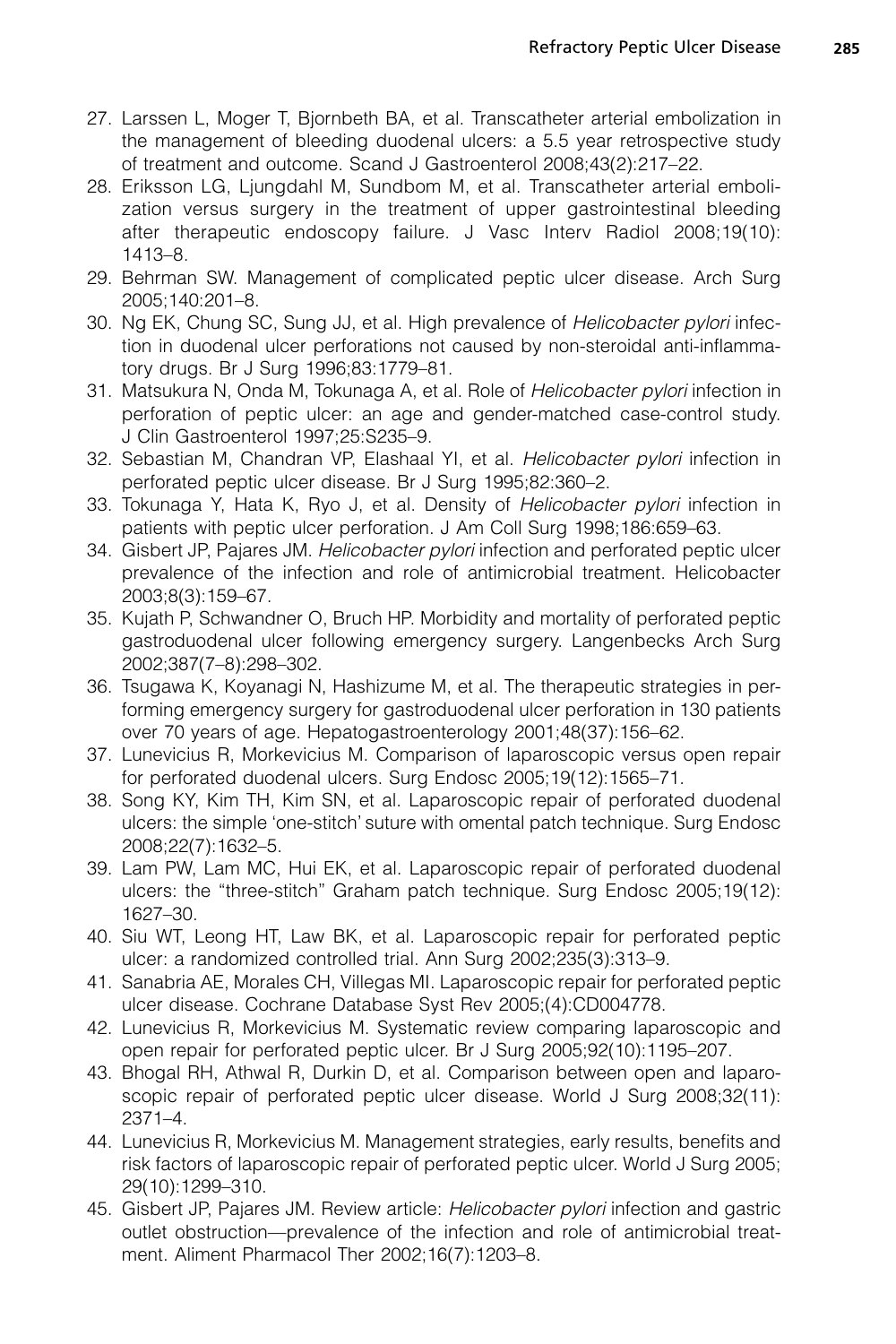- <span id="page-19-0"></span>46. Shone DN, Nikoomanesh P, Smith-Meek MM, et al. Malignancy is the most common cause of gastric outlet obstruction in the era of H2 blockers. Am J Gastroenterol 1995;90:1769–70.
- 47. Kochhar R, Sethy PK, Nagi B, et al. Endoscopic balloon dilation of benign gastric outlet obstruction. J Gastroenterol Hepatol 2004;19(4):418–22.
- 48. Yusuf TE, Brugge WR. Endoscopic therapy of benign pyloric stenosis and gastric outlet obstruction. Curr Opin Gastroenterol 2006;22(5):570–3.
- 49. Cherian PT, Cherian S, Singh P. Long-term followup of patients with gastric outlet obstruction related to peptic ulcer disease treated with endoscopic balloon dilatation and drug therapy. Gastrointest Endosc 2007;66(3):491–7.
- 50. Gibson JB, Behrman SW, Fabian TC, et al. Gastric outlet obstruction resulting from peptic ulcer disease requiring surgical intervention is infrequently associated with Helicobacter pylori infection. J Am Coll Surg 2000;191:32-7.
- 51. Yang PJ, Yang CY, Lin TH, et al. A novel surgical technique: gasless laparoscopy-assisted gastrojejunostomy. Hepatogastroenterology 2008;55(86–87): 1948–50.
- 52. Abdel-Salam WN, Katri KM, Bessa SS, et al. Laparoscopic-assisted truncal vagotomy and gastrojejunostomy: trial of simplification. J Laparoendosc Adv Surg Tech A 2009, in press.
- 53. Palanivelu C, Jani K, Rajan PS, et al. Laparoscopic management of acid peptic disease. Surg Laparosc Endosc Percutan Tech 2006;16(5):312–6.
- 54. Miwa H, Sakaki N, Sugano K, et al. Recurrent peptic ulcers in patients following successful Helicobacter pylori eradication: a multicenter study of 4940 patients. Helicobacter 2004;9(1):9–16.
- 55. Lanas AI, Remacha B, Esteva F, et al. Risk factors associated with refractory peptic ulcers. Gastroenterology 1995;109:1124.
- 56. Rosenstock S, Jorgensen T, Bonnevie O, et al. Risk factors for peptic ulcer disease: a population based prospective cohort study comprising 2416 Danish adults. Gut 2003;52(2):186–93.
- 57. Anda RF, Williamson DF, Escobedo LG, et al. Smoking and the risk of peptic ulcer disease among women in the United States. Arch Intern Med 1990; 150(7):1437–41.
- 58. Reynolds JC, Schoen RE, Maislin G, et al. Risk factors for delayed healing of duodenal ulcers treated with famotidine and ranitidine. Am J Gastroenterol 1994;89(4):571–80.
- 59. Laine L. Proton pump inhibitor co-therapy with nonsteroidal anti-inflammatory drugs-nice or necessary? Rev Gastroenterol Disord 2004;4(Suppl 4): S33–41.
- 60. Goldstein JL. Challenges in managing NSAID-associated gastrointestinal tract injury. Digestion 2004;69(Suppl 1):25–33.
- 61. Lai KC, Lam SK, Chu KM, et al. Lansoprazole reduces ulcer relapse after eradication of Helicobacter pylori in nonsteroidal anti-inflammatory drug usersa randomized trial. Aliment Pharmacol Ther 2003;18(8):829–36.
- 62. Goddard AF, Logan RP. Diagnostic methods for Helicobacter pylori detection and eradication. Br J Clin Pharmacol 2003;56(3):273–83.
- 63. Howden CW, Hunt RH. Guidelines for the management of Helicobacter pylori infection. Ad Hoc Committee on Practice Parameters of the American College of Gastroenterology. Am J Gastroenterol 1998;93(12):2330–8.
- 64. Kadayifci A, Buyukhatipoglu H, Cemil Savas M, et al. Eradication of H. pylori with triple therapy: an epidemiologic analysis of trends in Turkey over 10 years. Clin Ther 2006;28(11):1960–6.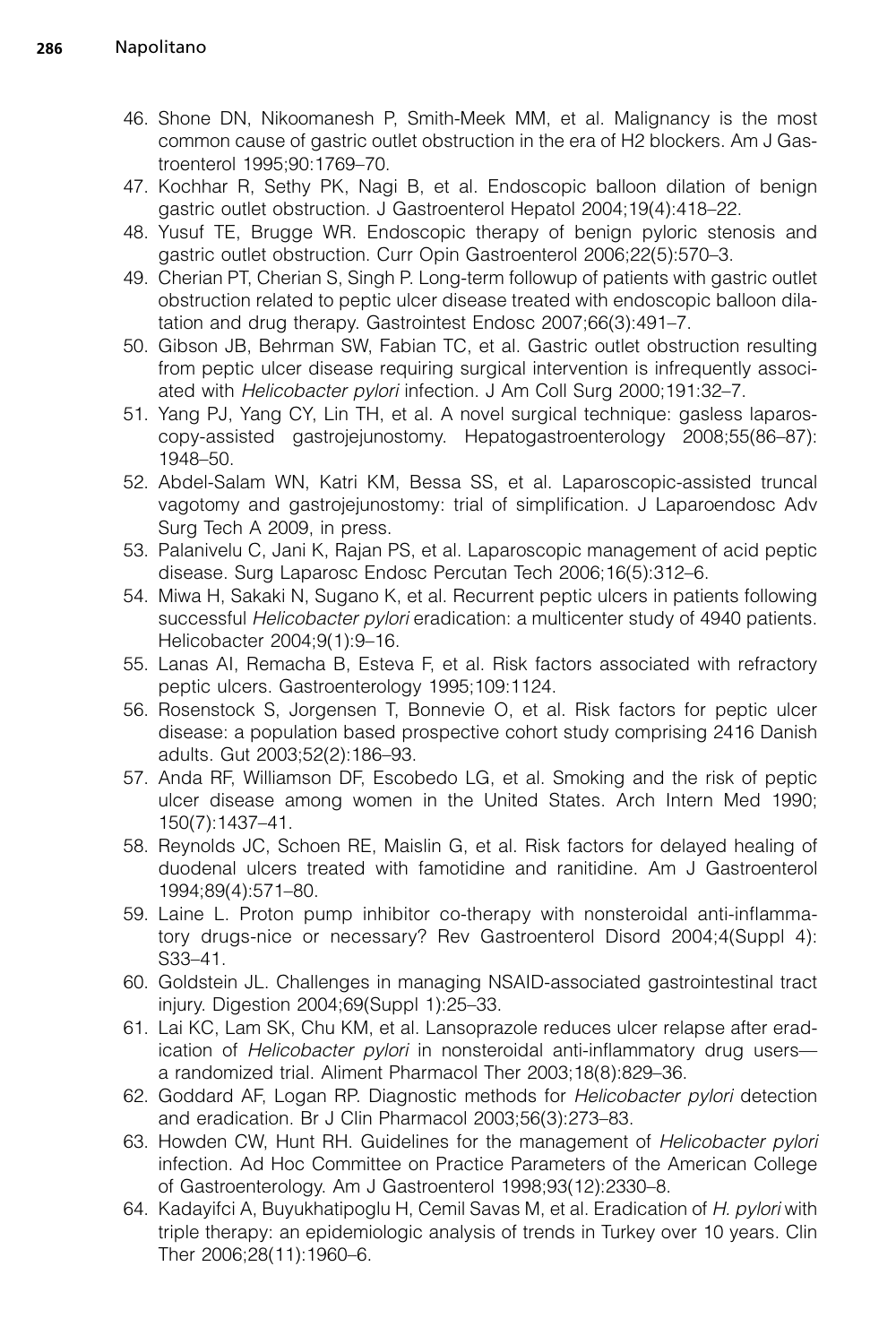- <span id="page-20-0"></span>65. Graham DY, Lu H, Yamaoka Y. A report card to grade Helicobacter pylori therapy. Helicobacter 2007;12(4):275–8.
- 66. Branca G, Spanu T, Cammarota G, et al. High levels of dual resistance to clarithromycin and metronidazole and in vitro activity of levofloxacin against Helicobacter pylori isolates from patients after failure of therapy. Int J Antimicrob Agents 2004;24(5):433–8.
- 67. Cammarota G, Martino A, Pirozzi G, et al. High efficacy of 1-week doxycyclineand amoxicillin-based quadruple regimen in a culture-guided, third-line treatment approach for *Helicobacter pylori* infection. Aliment Pharmacol Ther 2004; 19(7):789–95.
- 68. Duck WM, Sobel J, Pruckler JM, et al. Antimicrobial resistance incidence and risk factors among Helicobacter pylori-infected persons, United States. Emerg Infect Dis 2004;10(6):1088–94.
- 69. Fischbach LA, Zanten SV, Dickason J. Meta-analysis: the efficacy, adverse events, and adherence related to first-line anti-Helicobacter pylori quadruple therapies. Aliment Pharmacol Ther 2004;20(10):1071–82.
- 70. Gerrits MM, van Vliet AH, Kuipers EJ, et al. Helicobacter pylori and antimicrobial resistance: molecular mechanisms and clinical implications. Lancet Infect Dis 2006;6(11):699–709.
- 71. Megraud F, Lehours P. Helicobacter pylori detection and antimicrobial susceptibility testing. Clin Microbiol Rev 2007;20(2):280–322.
- 72. Furuta T, Shirai N, Xiao F, et al. High-dose rabeprazole/amoxicillin therapy as the second-line regimen after failure to eradicate H. pylori by triple therapy with the usual doses of a proton pump inhibitor, clarithromycin and amoxicillin. Hepatogastroenterology 2003;50(54):2274–8.
- 73. Graham DY, Lu H, Yamaoka Y. Therapy for Helicobacter pylori infection can be improved: sequential therapy and beyond. Drugs 2008;68(6):725–36.
- 74. Jodlowski TZ, Lam S, Ashby DR Jr. Emerging therapies for the treatment of Helicobacter pylori infections. Ann Pharmacother 2008;42(11):1621–39.
- 75. Selgrad M, Malfertheiner P. New strategies for Helicobacter pylori eradication. Curr Opin Pharmacol 2008;8(5):593–7.
- 76. Kabir S. The current status of Helicobacter pylori vaccines: a review. Helicobacter 2007;12(2):89–102.
- 77. Ruggiero P, Peppoloni S, Rappuoli R, et al. The quest for a vaccine against Helicobacter pylori: how to move from mouse to man? Microbes Infect 2003;5(8):749–56.
- 78. Malfertheiner P, Schultze V, Rosenkranz B, et al. Safety and immunogenicity of an intramuscular Helicobacter pylori vaccine in noninfected volunteers: a phase I study. Gastroenterology 2008;135(3):787–95.
- 79. Freston JW. Helicobacter pylori-negative peptic ulcers: frequency and implications for management. J Gastroenterol 2000;35(Suppl 12):29–32.
- 80. Ellison EC, Johnson JA. The Zollinger-Ellison syndrome: a comprehensive review of historical, scientific and clinical considerations. Curr Probl Surg 2009;46(1):13–106.
- 81. Freston JW. Review article: role of proton pump inhibitors in non-H. pylori-related ulcers. Aliment Pharmacol Ther 2001;15(Suppl 2):2–5.
- 82. Chen TS, Chang FY. Clinical characteristics of Helicobacter pylori-negative duodenal ulcer disease. Hepatogastroenterology 2008;55(86–87):1615–8.
- 83. Gisbert JP, Blanco M, Mateos JM, et al. H. pylori-negative duodenal ulcer prevalence and causes in 774 patients. Dig Dis Sci 1999;44(11):2295–302.
- 84. Arnold R. Diagnosis and differential diagnosis of hypergastrinemia. Wien Klin Wochenschr 2007;119(19–20):562–9.